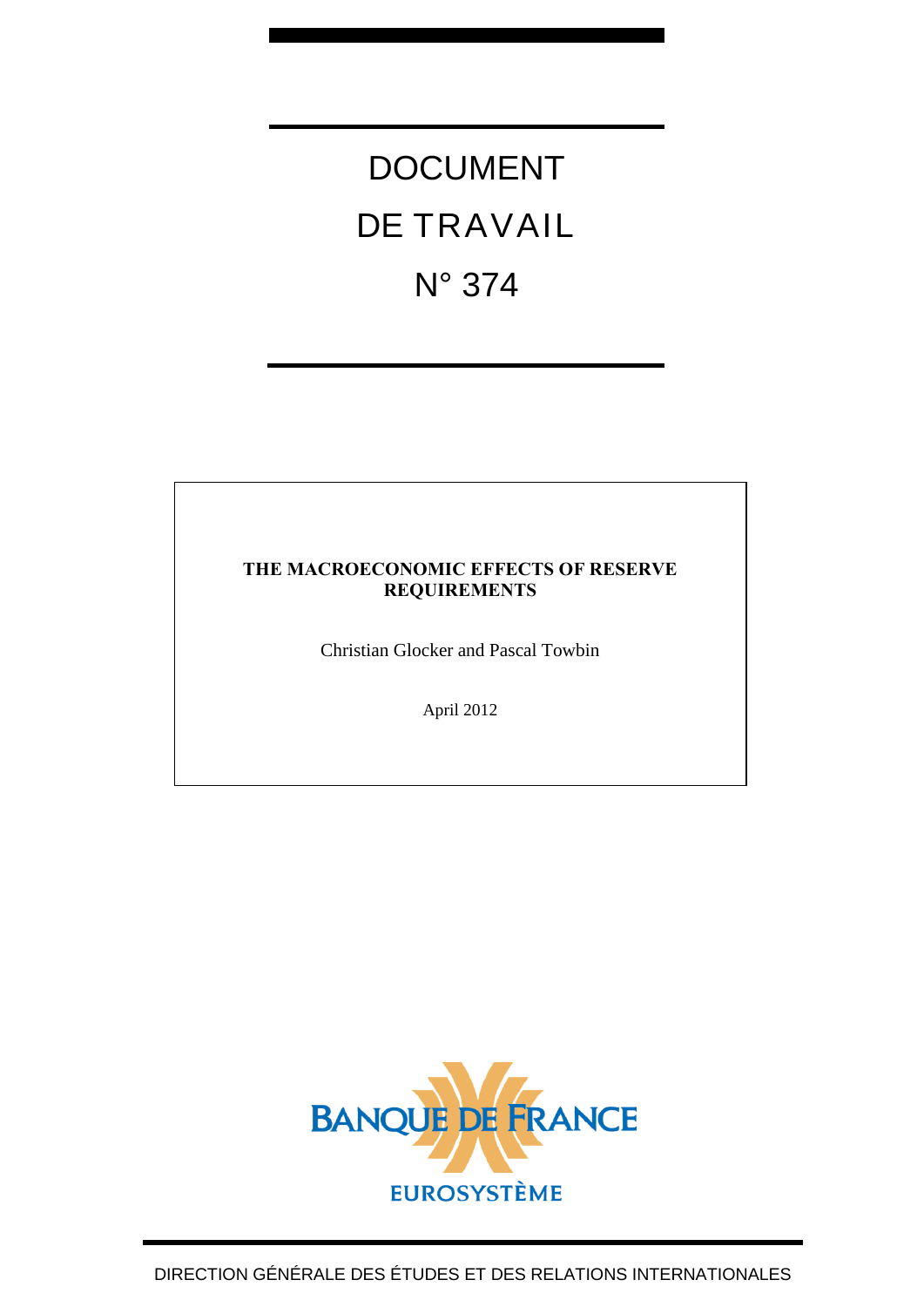### DIRECTION GÉNÉRALE DES ÉTUDES ET DES RELATIONS INTERNATIONALES

### **THE MACROECONOMIC EFFECTS OF RESERVE REQUIREMENTS**

Christian Glocker and Pascal Towbin

April 2012

Les Documents de travail reflètent les idées personnelles de leurs auteurs et n'expriment pas nécessairement la position de la Banque de France. Ce document est disponible sur le site internet de la Banque de France « [www.banque-france.fr](http://www.banque-france.fr/) ».

Working Papers reflect the opinions of the authors and do not necessarily express the views of the Banque de France. This document is available on the Banque de France Website "[www.banque-france.fr](http://www.banque-france.fr/)".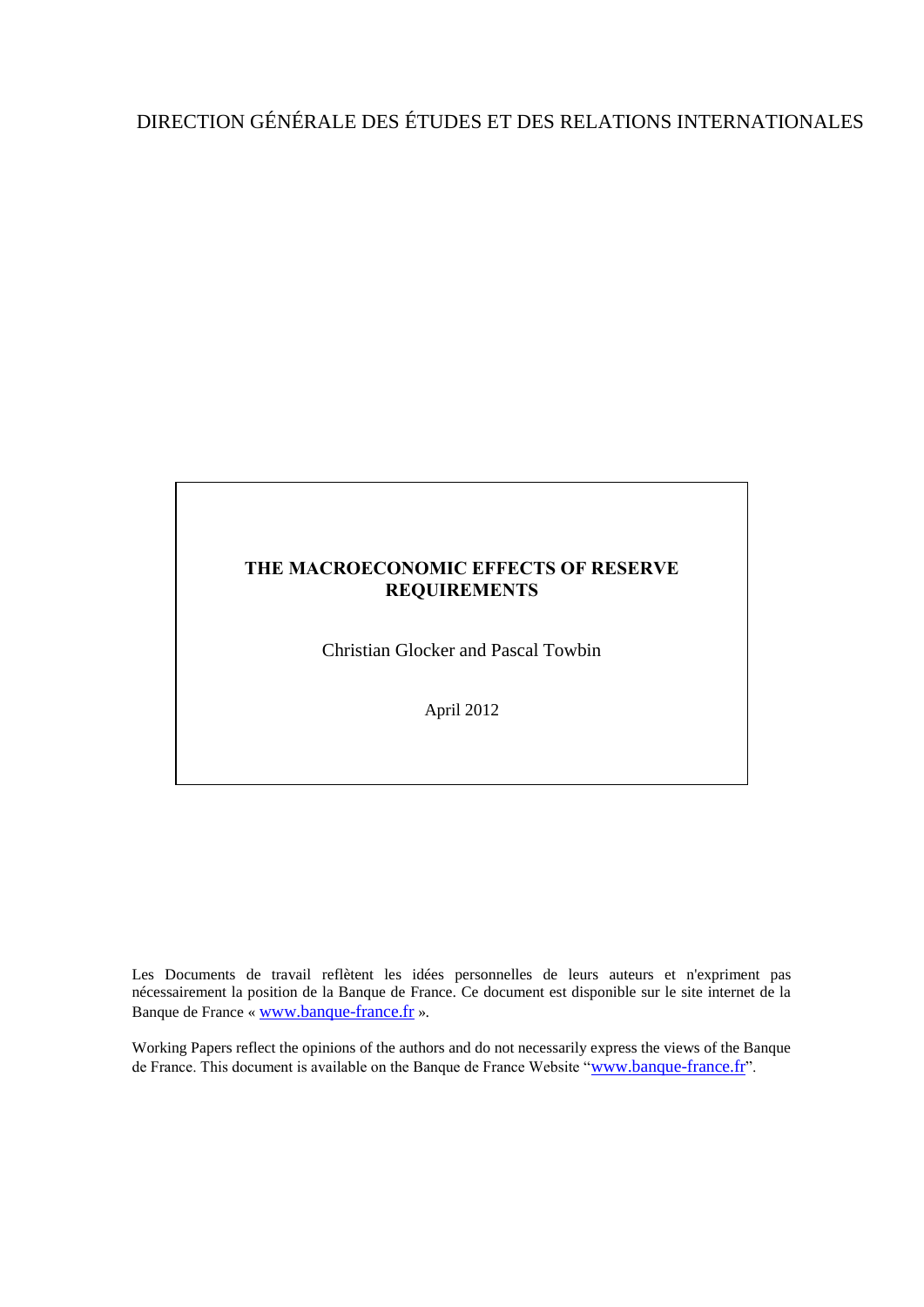# The Macroeconomic Effects of Reserve Requirements <sup>∗</sup>

Christian Glocker† Pascal Towbin‡

<sup>∗</sup>The authors would like to thank Thiago Abdala, Barbara Rossi, Adalbert Winkler, and participants at the Banque de France, the "Incorporating Inflation Targeting into Financial Stability" conference at the Central Bank of Turkey, and the 9th ESCB Workshop on Emerging Markets at the ECB for helpful comments and discussions. The views expressed in this paper do not necessarily reflect those of the Austrian Institute of Economic Research, the Banque de France or the Eurosystem.

<sup>†</sup>Austrian Institute of Economic Research (Wifo), Arsenal, Objekt 20, 1030 Vienna, Austria. Phone: +43 (0) 1 789 26 01-303, E-mail: Christian.Glocker@wifo.ac.at

<sup>&</sup>lt;sup>‡</sup>Banque de France, 31 rue Croix des petits champs, 75001 Paris, France. Phone:  $+33$  (0) 1 42 92 26 66, E-mail: Pascal.Towbin@banque-france.fr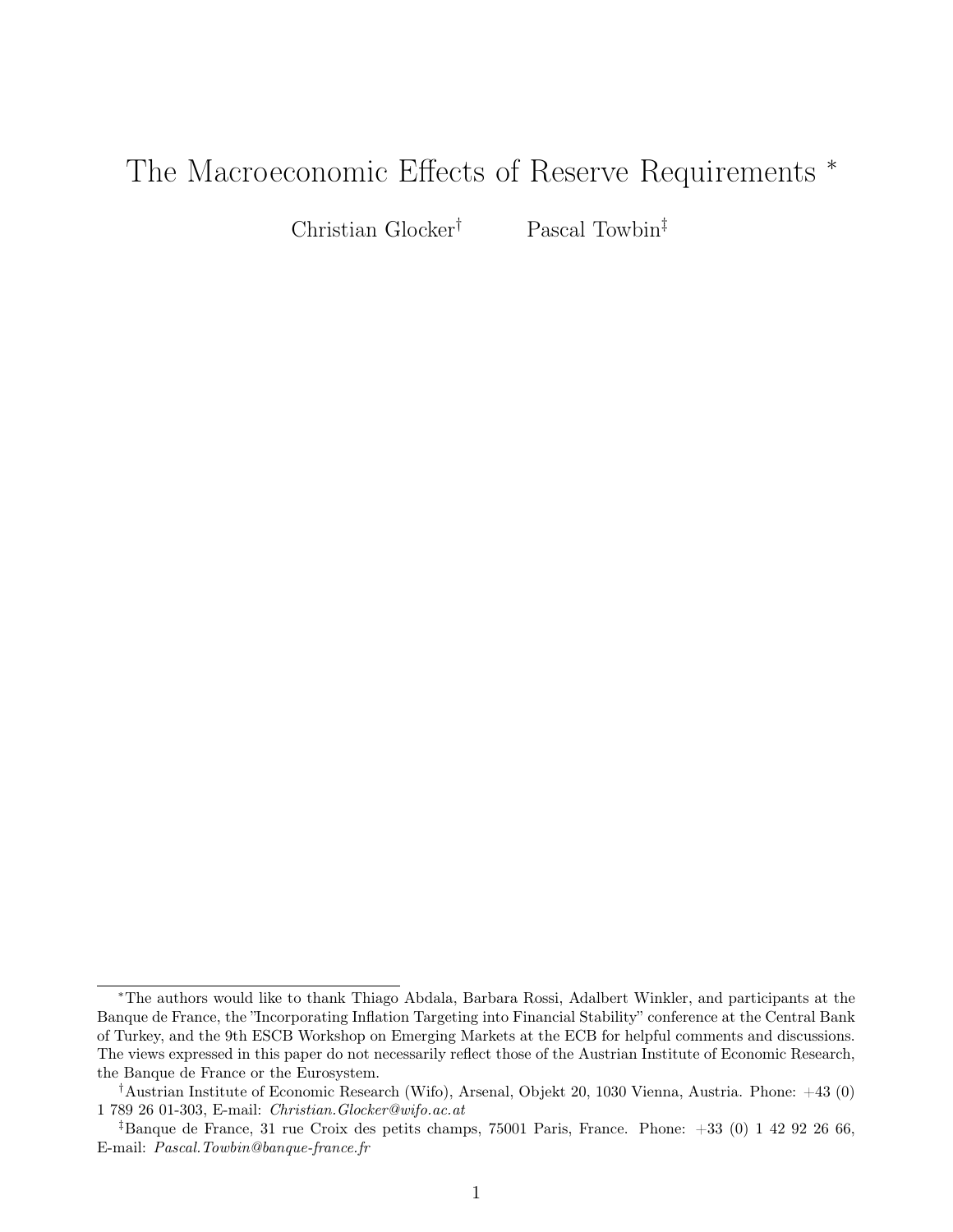#### **ABSTRACT**

Monetary authorities in emerging markets are often reluctant to raise interest rates when dealing with credit booms driven by capital inflows, as they fear that an increase attracts even more capital and appreciates the currency. A number of countries therefore use reserve requirements as an additional policy instrument. The present study provides evidence on their macroeconomic effects. We estimate a vector autoregressive (VAR) model for the Brazilian economy and identify interest rate and reserve requirement shocks. For both instruments a discretionary tightening leads to a decline in domestic credit. We find, however, very different effects for other macroeconomic aggregates. In contrast to interest rate policy, a positive reserve requirement shock leads to an exchange rate depreciation and an improvement in the current account, but also to an increase in prices. The results suggest that reserve requirement policy can complement interest rate policy in pursuing a financial stability objective, but cannot be its substitute with regards to a price stability objective

Keywords: Reserve Requirements, Capital flows, Monetary Policy, Business Cycle JEL Classification: E58, E52, F32, F41 .

#### Résumé

Les autorités monétaires des pays émergents hésitent souvent à augmenter leurs taux d'intérêt face à un boom du crédit financé par des entrées de capitaux, parce qu'elles craignent qu'une augmentation attire encore plus de capital et apprécie la monnaie. Par conséquent, plusieurs pays utilisent les réserves obligatoires comme un instrument politique supplémentaire. Cette étude examine leurs effets macroéconomiques. Nous estimons un modèle vectoriel autorégressif et identifions des chocs de taux d'intérêt et de réserves obligatoires. Pour les deux instruments, un resserrement discrétionnaire mène à une baisse du crédit domestique. Cependant, nous trouvons des effets très différents pour d'autres agrégats macroéconomiques. Contrairement à la politique de taux d'intérêt, un choc positif de réserves obligatoires mène à une dépréciation du taux d'intérêt, à une amélioration du compte courant, mais aussi à une augmentation des prix. Les résultats suggèrent que la politique de réserves obligatoire peut venir en complément de la politique de taux d'intérêt dans la poursuite d'un objectif de stabilité financière, mais ne peut pas la substituer quant à un objectif de stabilité de prix.

Mots-clés: : réserves obligatoires, flux de capitaux, politique monétaire, cycle économique

Codes classification JEL : E58, E52, F32, F41.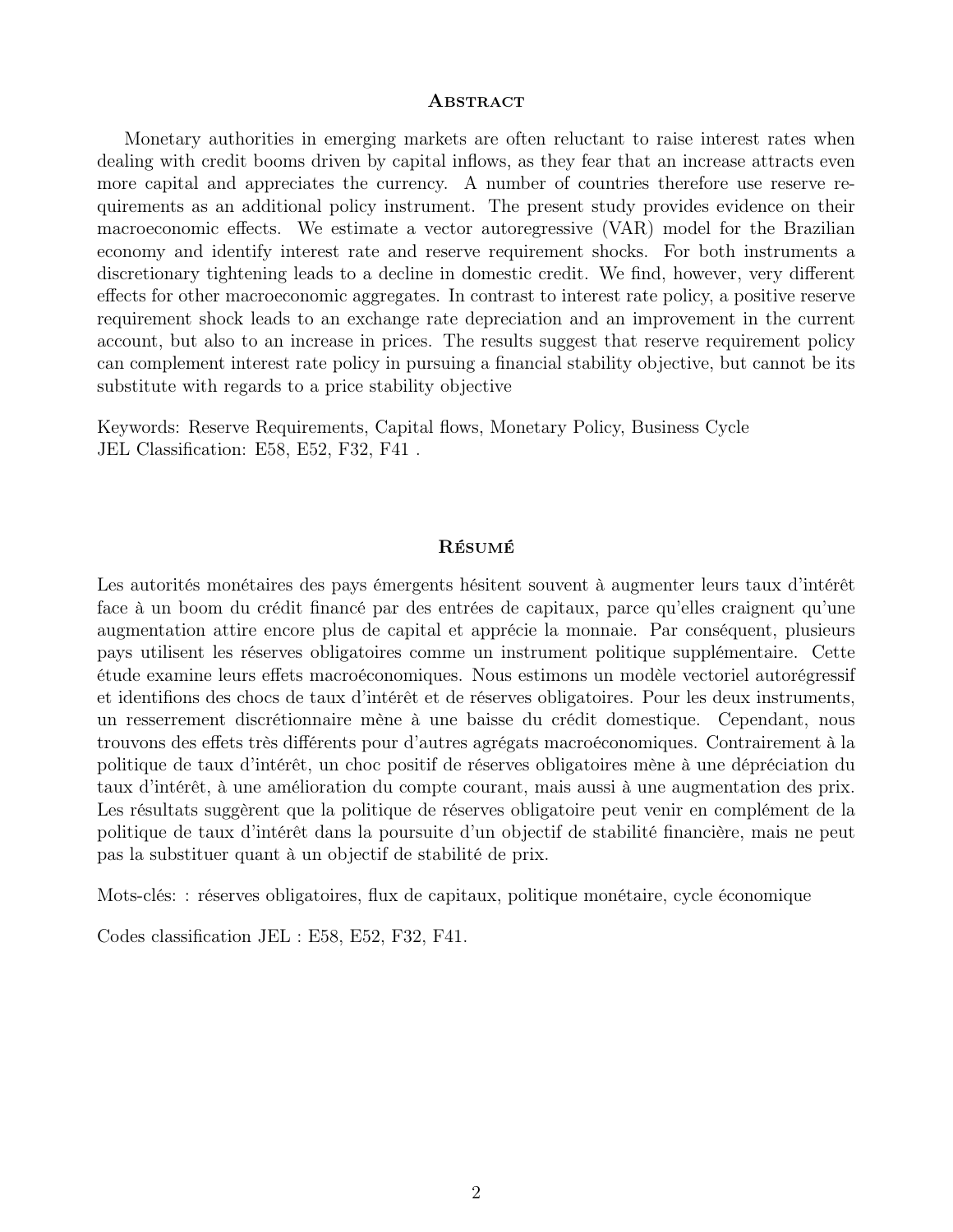### 1 Introduction

A substantial number of central banks in emerging markets use reserve requirements on bank deposits as an additional policy instrument, in conjunction with a conventional interest rate policy. The present study provides empirical evidence on the macroeconomic effects of reserve requirement changes in this context.

There are several motivations for central banks to vary reserve requirements over the cycle. First, emerging countries are often reluctant to increase interest rates in response to credit booms financed by capital inflows: they fear that higher interest rates attract even more capital inflows and appreciate the currency.<sup>1</sup> In this vein, reserve requirements are discussed as an alternative way to tighten domestic credit conditions (Reinhart and Reinhart, 1999, Montoro and Moreno 2011, Terrier et al., 2011). Since reserves are often remunerated below market rates, an increase in reserve requirements acts as an implicit tax on the banking sector and widens the spread between deposit and lending rates. The higher spread makes it less attractive for foreign investors to lend to domestic banks and at the same time makes it more expensive for the domestic sector to borrow from banks. The argument implies that reserve requirement increases may achieve a contraction in domestic credit, without attracting capital inflows and appreciating the currency. The Turkish central bank, for instance, considers the interest rate as the main instrument for price stability and reserve requirements as the main instrument for financial stability (Başçi, 2010). In this context, reserve requirements and reserve remuneration are explicitly used as a macroprudential tool. Other countries that adjust reserve requirements with a similar objective as Turkey are, among others, Brazil, Croatia, Columbia, Peru, and Russia (see Lim et al. 2011 for further details). An empirical evaluation of how reserve requirement changes affect domestic credit and external variables is to our knowledge still missing.

Second, reserve requirement policy can also serve to stabilize inflation. An increase in reserve requirements reduces the money multiplier. If the monetary authority keeps the monetary base stable, a reserve requirement increase reduces broad money and raises the interest rate level, which should lower inflation. Today, most countries have an interest rate or exchange rate target to which the monetary base adjusts endogenously. Under such a framework the effects of reserve requirement increases on inflation are therefore less clear from a theoretical perspective. Nonetheless, market observers perceive that some countries, for example China, use reserve requirement policy as a substitute for interest rate policy to contain inflationary pressures.<sup>2</sup> The implied argument is that reserve requirement increases may be able to cool down the economy and thereby also lower prices. But also the opposite argument is made: a loosening of reserve requirements in response to capital outflows may be a way to stimulate the economy without

<sup>&</sup>lt;sup>1</sup>Calvo and Reinhart (2002), Calvo et al. (1994) and others discuss the reasons why emerging countries may display a "fear of floating" and are wary of large capital inflows.

<sup>2</sup>For example, Financial Times (2011) writes that "China ordered banks to hold more of their deposits on reserve [...] in a move [...] aimed at tackling inflation".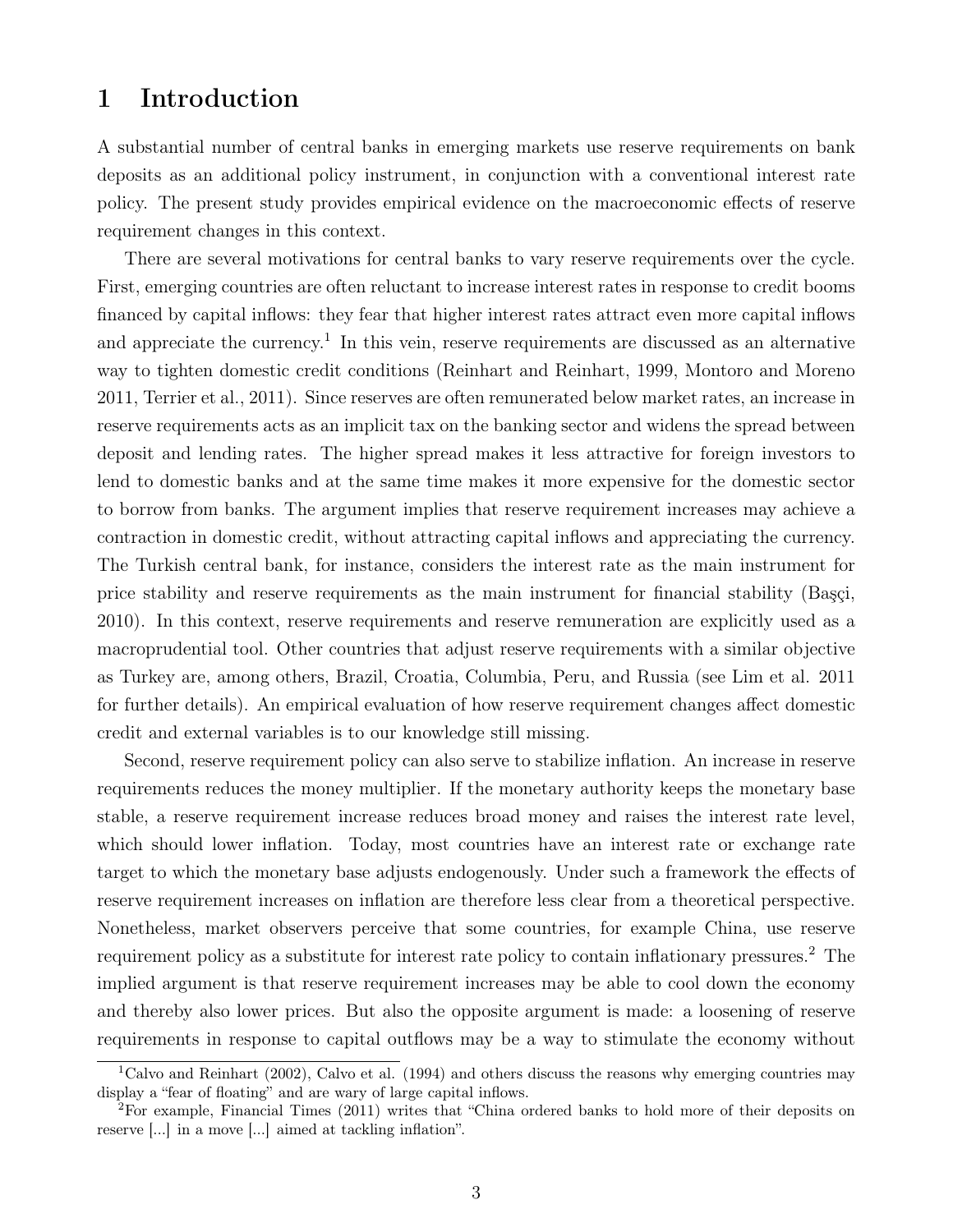creating inflation (see for example Montoro and Moreno, 2011). Again, an empirical evaluation of the relationship between reserve requirements, overall macroeconomic activity, and inflation seems to be missing.<sup>3</sup>

The main contribution of the present paper is to provide empirical evidence on the effects of reserve requirement changes on key macroeconomic variables. In particular, we are interested in the effect of reserve requirement shocks on (a) domestic credit conditions, (b) the external balance and the exchange rate, and (c) domestic inflation and overall macroeconomic activity. To that purpose, we estimate a structural vector autoregressive (VAR) model for the Brazilian economy and identify interest rate and reserve requirement policy shocks. Brazil is well suited for a such study: first, it follows a homogeneous monetary policy framework since 1999(when it adapted inflation targeting) with the short term interest rate as the main instrument. A homogeneous policy framework is important, because the effects of reserve requirement changes depend importantly on the overall central bank policy framework, as we will argue below. Second, Brazil has a long history in the application of time-varying reserve requirements. As a consequence there is sufficient variation in the reserve requirement ratio, which allows the use of modern time series tools. Finally, the Brazilian authorities provide an excellent supply of key macroeconomic time series data at a monthly frequency. Many other countries that use reserve requirements as a policy instrument lack at least one of these characteristics.

Since both interest rate and reserve requirement policy changes affect nominal bank reserves, we need to account for simultaneity and aim to disentangle the two policy shocks with a novel identification scheme, based on a combination of sign and zero restrictions. Different movements in nominal bank reserves in response to either shock are crucial in our identification approach. To characterize the overall stance of the reserve requirement policy, other variables in addition to the aggregate reserve ratio may have to be considered, such as the rate of reserve remuneration and the type of funding to which the requirement applies. We therefore also provide a brief overview of the reserve requirement system of Brazil and discuss alternative measures of the reserve requirement policy stance in some detail.

To preview our results, we find that both interest rate and reserve requirement increases lead to a contraction in domestic credit, but have very different effects on other macroeconomic variables. A discretionary increase in reserve requirements leads to an exchange rate depreciation and an improvement in the current account, but to an increase in the price level. A discretionary interest hike leads to lower prices, but an exchange rate appreciation and a deterioration of the current account. Our results indicate that in Brazil, reserve requirement increases are a way to reduce credit growth without appreciating the exchange rate, but are an inadequate policy step

<sup>3</sup>Much of the current discussion focuses on the question in how far reserve requirement policy can complement conventional interest rate policy to obtain economic and financial stability, but reserve requirements have served a broad set of purposes historically. See our discussion in Section 3 and Goodfriend and Hargraves (1983) for an historical overview about reserve requirement policy in the United States. Montoro and Moreno (2011) and Terrier et al. (2011) discuss the use of reserve requirements as a macroprudential tool in Latin America.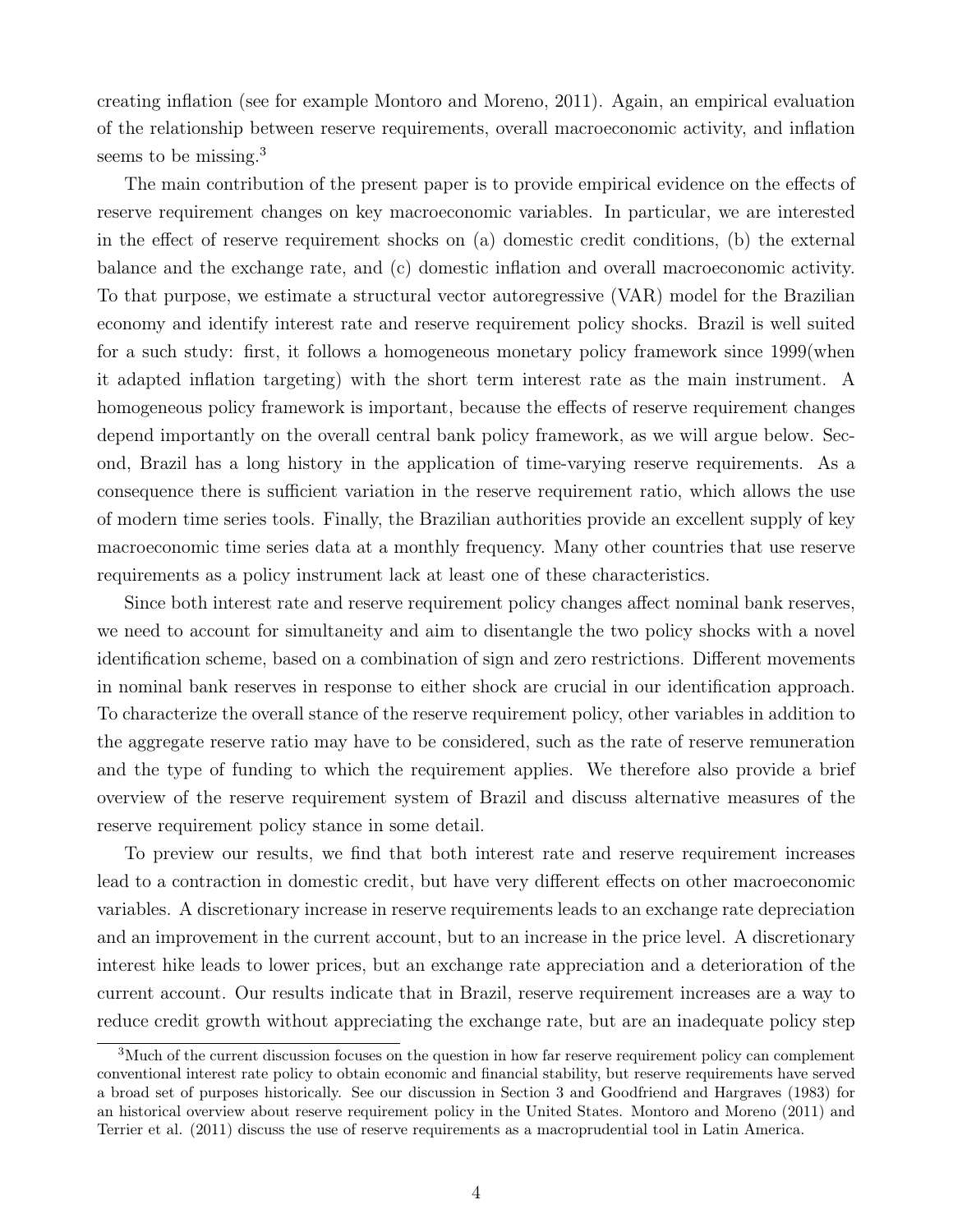to reduce inflation.

The results also shed light on the importance of the bank lending channel. It is challenging to evaluate the importance of the bank lending channel empirically with macroeconomic time series data, because it is difficult to distinguish between credit demand and credit supply effects when considering the responses to policy rate movements (Kashyap and Stein, 2000).<sup>4</sup> With the interest rate as the principal policy instrument, reserve requirements act mainly as a tax on deposits and do not directly affect other forms of lending. For reserve requirements to have macroeconomic effects two conditions need to be fulfilled. First, banks cannot easily find alternative sources of funding that are not subject to reserve requirements. Second, the private sector cannot easily substitute bank credit with other sources of financing. As regards our empirical results, the fall in domestic credit implies that taxed deposits cannot be perfectly substituted by other means of financing. Moreover the effect on macroeconomic activity and inflation shows that the non financial sector cannot perfectly substitute bank credit as a form of financing. Our results therefore indicate that the bank lending channel has some macroeconomic importance in Brazil.

Regarding previous work, there is a large literature that uses structural VARs to identify monetary policy shocks and analyzes their effects on macroeconomic variables (see Christiano et al. 1999 for an overview and Mallick and Sousa, 2011, Catão and Pagan, 2011, Luporini, 2008 and Kamal, 2010 for applications to Brazil). Despite the fact that a number of emerging countries' central banks use reserve requirements as an additional policy instrument, the methods have so far not been applied to analyze the consequences of reserve requirement shocks. The empirical literature has mainly focused on partial equilibrium aspects of reserve requirement policy and has not investigated the joint dynamics of macroeconomic variables. Gelos (2009) looks at a sample of Latin American countries and finds that higher reserve requirements increase banking spreads. As far as Brazil is concerned, studies have estimated the effect of reserve requirement changes on banks' stock returns (Carvahlo and Azevedo, 2008) and banking spreads (Takeda et al., 2003, Cardoso, 2004). Related studies for other emerging countries include Vargas et al. (2010), Cerda and Larrain (2005), Betancourt and Vargas Herrera (2008), Saade and Pérez (2009) and Grosz et al. (2008). All studies focus on the credit market and do not look at the effects on external variables, aggregate macroeconomic activity, or inflation. Loungani and Rush (1995) investigate the effects of reserve requirement changes on investment and output for the United States in a single equation framework, but do not account for the contemporaneous interactions between interest rate and reserve policy and do not consider the effects on external variables.

<sup>&</sup>lt;sup>4</sup>In response to a monetary contraction, bank credit can fall because of lower credit demand that derives from the generally higher interest rate level and lower economic activity, but is unrelated to the funding costs structure of commercial banks. Many studies (see Takeda et al. 2003 for Brazil) have therefore focused on the cross-sectional dimension, exploiting heterogeneities in the funding composition of banks. Cross-sectional microstudies allow to assess whether a bank lending channel is present, but it is not straightforward to draw conclusions on its macroeconomic importance.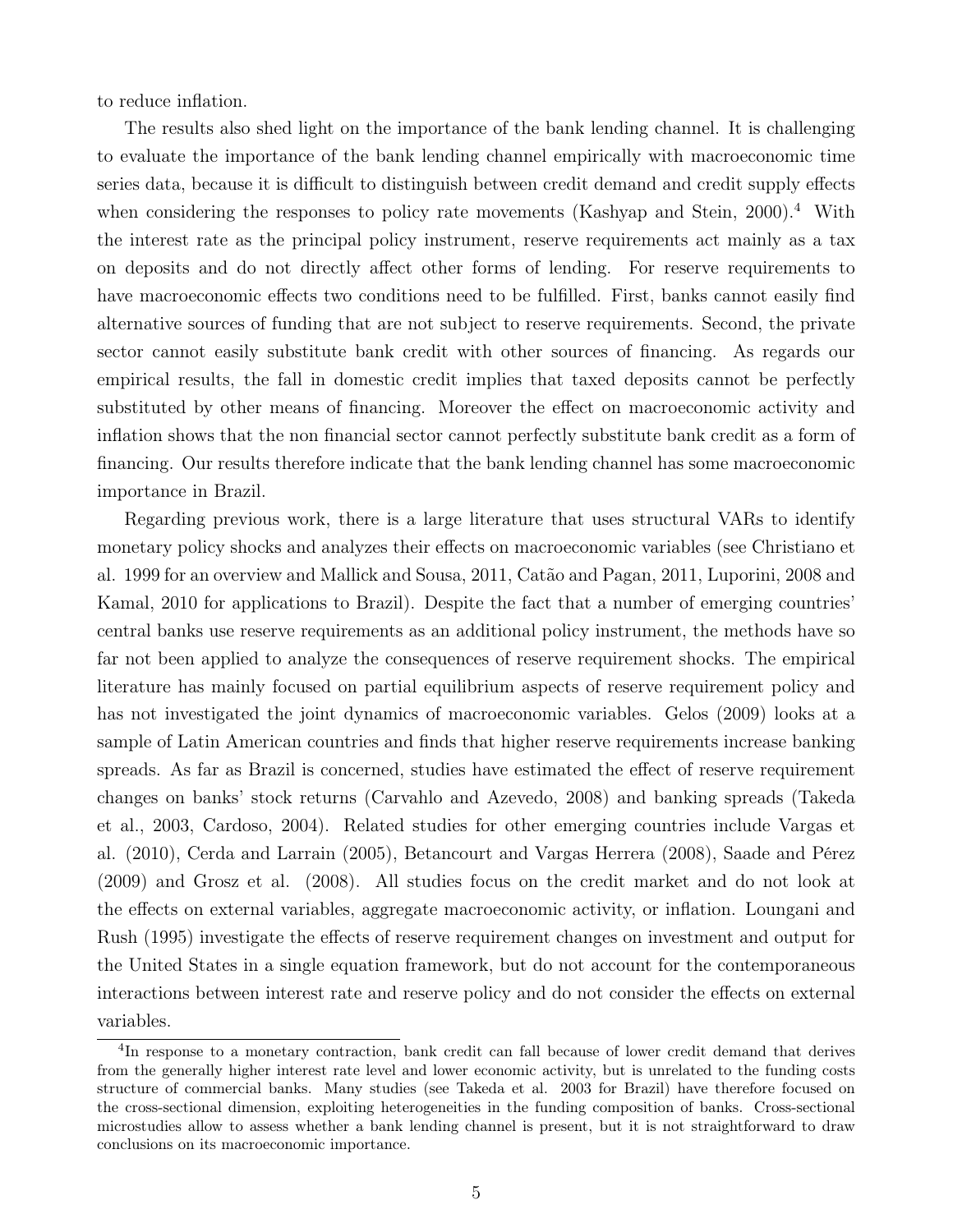The study is also related to the literature that studies the effects of unconventional monetary policy instruments on macroeconomic activity and the interaction between monetary and macroprudential policy in advanced economies (Baumeister and Benati, 2010, Giannone et al. 2010). In particular, there is a close link between reserve remuneration policy (Kasyhap and Stein, 2011, Ireland, 2011) and the level of reserve requirements. Both a raise in reserve requirements and a decrease in the remuneration rate act as an increase in the implicit tax on banks. An empirical evaluation of unconventional central bank policy and reserve remuneration is, however, challenging, as the measures have only been recently introduced and their introduction correlates with the occurrence of distortions in the financial sector during the global financial crisis.

In the remainder, Section 2 reviews the theory regarding the effects of reserve requirement changes on macroeconomic activity and the interaction with interest rate policy. Section 3 discusses the policy framework of the Brazilian Central Bank, with special attention to the design of the reserve requirement system. Section 4 presents the econometric specification and details the identification strategy. The main results are in Section 5. Extensions and diagnostic checks are reviewed in Section 6. Section 7 summarizes and concludes.

# 2 Review of the Transmission Channel of Reserve Requirements

In the present section we provide a short discussion of the transmission channel of reserve requirement changes. We first review how the general monetary framework and financial imperfections, in particular the bank lending channel, affect the transmission on domestic and external variables. We then discuss theoretical predictions regarding the effects of reserve requirement changes on credit conditions, external variables, and domestic macroeconomic activity. The discussion remains informal and draws on previous theoretical work, in particular on Glocker and Towbin (2012) where we analyze the effects of reserve requirements in a DSGE model for a small open economy.<sup>5</sup>

### 2.1 The Role of Monetary Policy

Reserve requirements are the minimum percentage of deposits that banks need to keep as reserves. This part of deposits cannot be used to provide private credit or to buy securities. Higher reserve requirements therefore reduce the money multiplier: For a given monetary base, broad money will decrease with higher reserve requirements.<sup>6</sup>

<sup>&</sup>lt;sup>5</sup>For other theoretical work on the effects of reserve requirements on macroeconomic variables see for instance, Baltensperger (1982), Cifuentes (2001), Edwards and Vegh (1997), Horrigan (1988), le Fort (1998), Reinhart and Reinhart (1999), Siegel (1981), Souza-Sobrinho (2010).

 ${}^{6}$ If we abstract from cash holdings, the following relationship holds between the monetary base  $R$ , broad money D (deposits) and the reserve requirements ratio  $\mu: \mu \cdot D \leq R$ . If the inequality constraint binds, the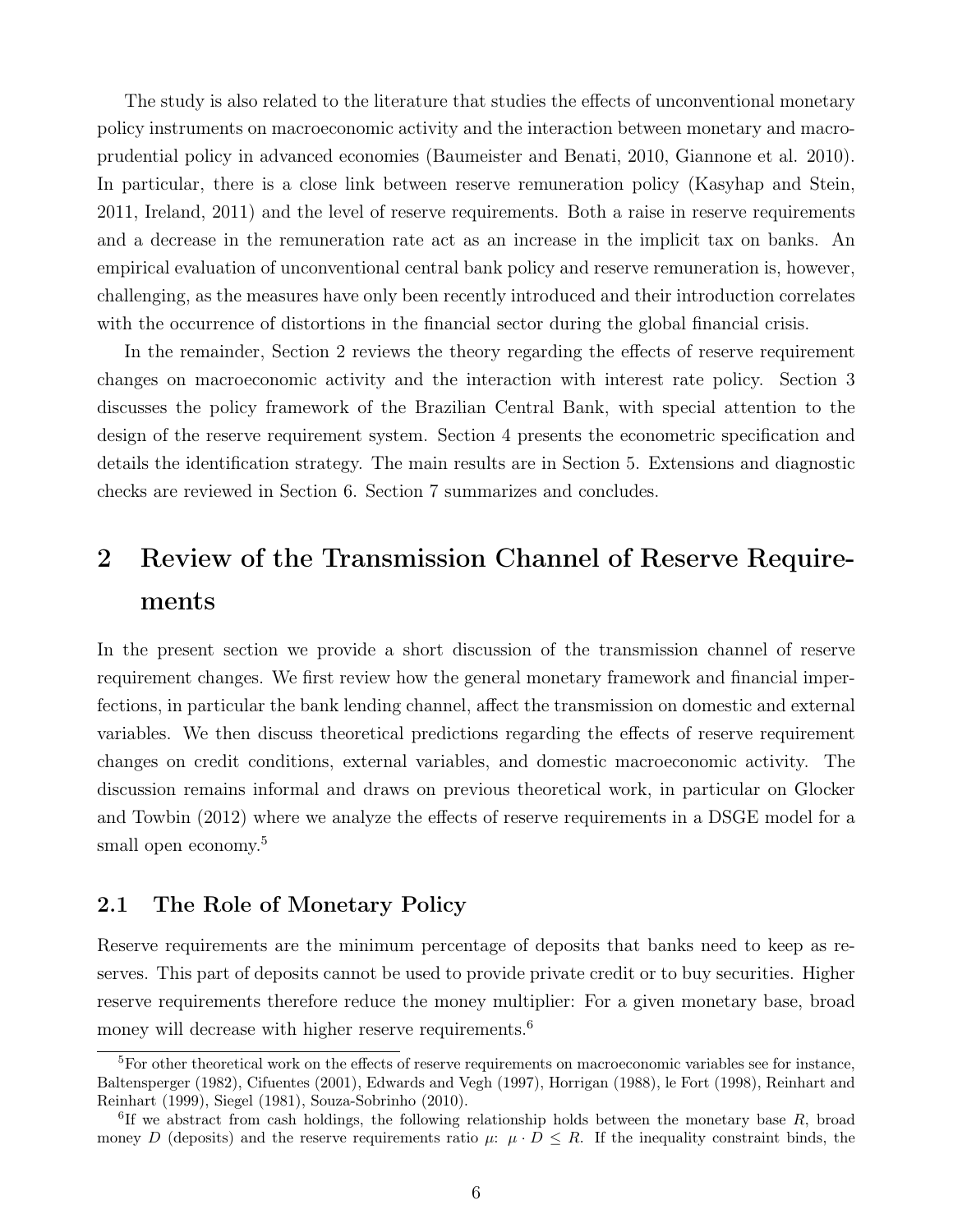If the central bank targets quantities and keeps the monetary base constant, the effects of an increase in reserve requirements are analogous to a standard monetary contraction. Higher reserve requirements increase the level of interest rates. In order to fulfill the reserve requirements without reducing credit extended, banks need to attract more deposits, which drives up deposit rates. The increased marginal funding costs in turn will drive up lending rates as well and raise the general level of interest rates.

If the central bank sets the price of money and targets a specific interest rate, we expect very different effects of an increase in reserve requirements. In order to counter a potential deviation of the policy rate from the target, the central bank needs to increase the monetary base and thereby accommodates the contractionary effects of the reserve requirements hike. In relatively simple models reserve requirement changes are neutral if the central bank targets interest rates (Horrigan, 1988). We expect, however, real effects if reserves are not remunerated or at least remunerated below the market rate (Glocker and Towbin, 2012 and Reinhart and Reinhart, 1999). In this case higher reserve requirements act as a tax on bank deposits. As financial intermediation becomes more costly, spreads between lending and deposit rates should rise. If the central bank stabilizes the interbank rate, we expect lending rates to increase and deposit rates to fall, as the stable interbank rate typically lies between deposit and lending rates. Under an interest rate targeting framework, reserve requirement changes are therefore unlikely to affect the general level of interest rates, but may affect interest rate spreads.

Figure 1 provides evidence of accommodative interest rate policy in Brazil. The lower middle panel displays the path of total nominal bank reserves. Movements in the required reserve ratios, displayed in the upper right panel, are positively correlated with movements in nominal reserves.<sup>7</sup> For example, the tightenings of reserve requirements in 2002/2003 and 2009/2010 are followed by increases in compulsory reserves, consistent with the endogenous expansion of the central bank liquidity.

### 2.2 The Role of the Bank Lending Channel

As reserve requirements typically apply only to commercial banks, the effects of reserve requirement changes on the general economy depend crucially on the importance of bank lending and in particular on the bank lending channel of monetary policy (Kashyap and Stein, 2000, Bernanke and Blinder, 1989).

In order for reserve requirement changes to have real effects, two conditions need to be fulfilled: The first condition is that deposits cannot be substituted easily as a funding source. Otherwise, banks could compensate the higher deposit funding costs by other financing means such as wholesale funding. Robitaille (2011) analyzes the effects of reserve requirement changes on banks' liability structure in Brazil and finds evidence that banks react to higher reserve

money multiplier is  $1/\mu$ .

<sup>7</sup>Section 4 discusses the data sources in more detail.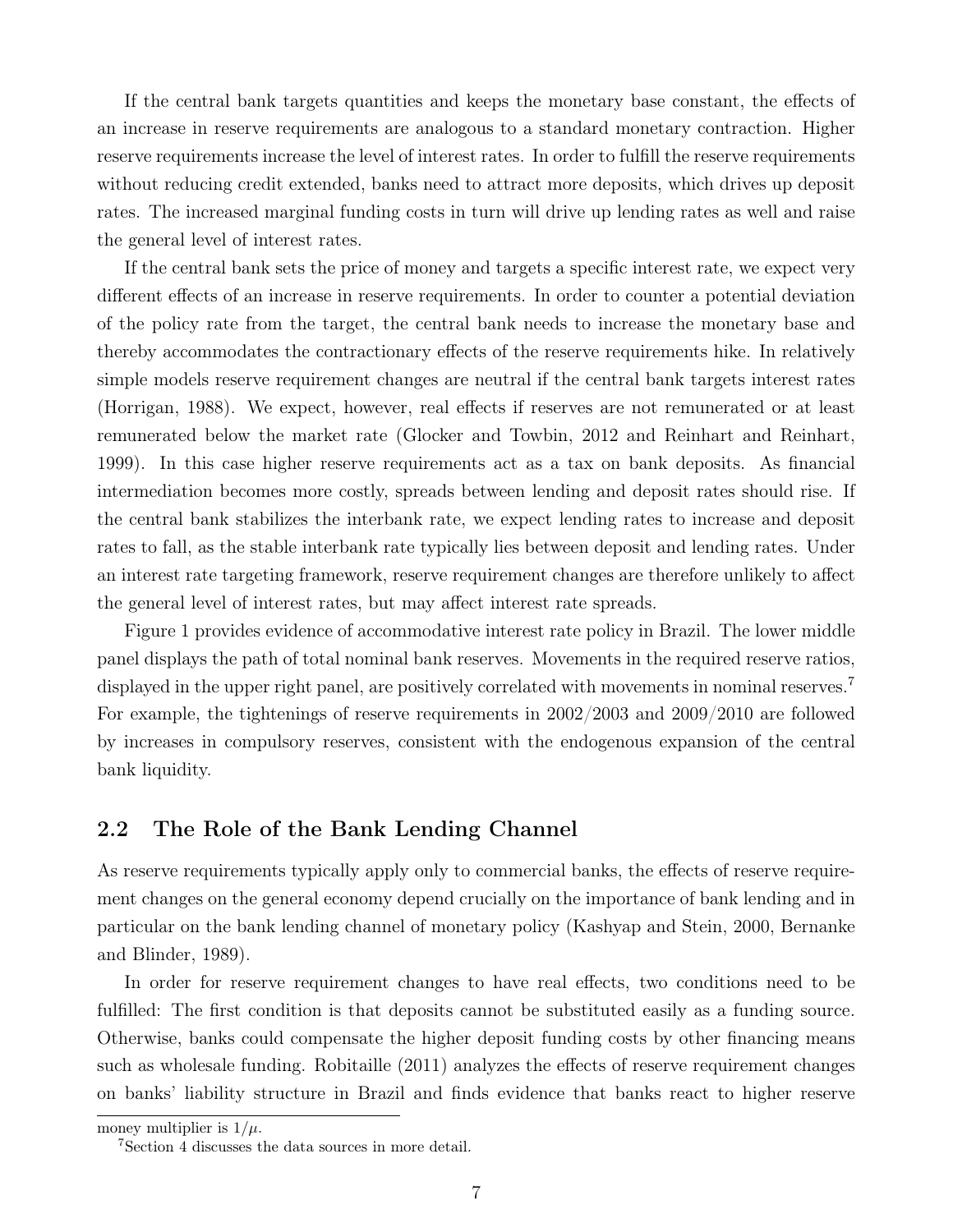requirements by moving away from deposit funding to issuing more certificates of deposits. In general, we would not expect any macroeconomic effects if alternative funding sources are perfect substitutes for deposit funding.

The second condition is that firms cannot substitute bank credit with other financing sources easily. If bank lending could be substituted easily, a reserve requirement increase would lead to a decrease in bank credit that would be compensated by an increase in other types of liabilities, for example capital market funding, leaving investment decisions and private sector assets unaffected. Motoki and Funchal (2009) and Zonenschain (1997) provide on overview on the importance of bank funding for firms in Brazil and find bank funding to be important.

### 2.3 Theoretical Predictions

In the following we review the theory regarding the effects of reserve requirement changes on credit conditions, external variables, and the domestic macroeconomy under an interest rate policy framework.

We start with domestic credit conditions. If deposits that are subject to reserve requirements are not perfectly substitutable with other sources of funding, higher reserve requirements increase marginal costs for banks. We therefore expect an increase in the lending - deposit rate spread and a fall in aggregate credit.

The third panel of Figure 1 displays two aggregate measures for reserve requirement ratios as well as the interest rate spread between the lending and the deposit rate.<sup>8</sup> The spread and the aggregate reserve requirement measures co-move closely. Between 1999:7 and 2000:4 the decline in reserve requirements is associated with a fall in the spread. The rise in reserve requirements between 2001:10 and 2003:2 coincides with an increase in the spread. A similar pattern emerges for the recent loosening of requirements between 2008 and 2009. The pattern is consistent with the hypothesis that reserve requirements do have an effect on banking spreads, but it is difficult to draw any conclusion on the macroeconomic consequences.

As far as external variables are concerned, we expect that an increase in reserve requirements triggers an exchange rate depreciation and capital outflows (see for instance Reinhart and Reinhart, 1999, Moreno and Montoro, 2011). If the key assumption that a lot of funding has to be intermediated by banks that are subject to reserve requirements is correct, the fall in deposit rates decreases the attractiveness to invest in the country from the point of view of foreign investors. Capital flows out and the exchange rate depreciates.

Regarding the effect on the domestic macroeconomy, the overall effects of reserve requirements on economic activity and inflation are ambiguous from a theoretical perspective (Glocker

<sup>8</sup>Banking spreads in Brazil are exceptionally high by international standards (Gelos, 2009). There is a debate to what extent the high level of reserve requirements can explain the high spread. Cardoso (2004), de Souza Rodrigues and Takeda (2004), Souza-Sobrinho (2010) and Carvalho and Azevedo (2008) find a role for reserve requirements, whereas Nakane and Koyama (2001a, 2001b) do not find a significant effect.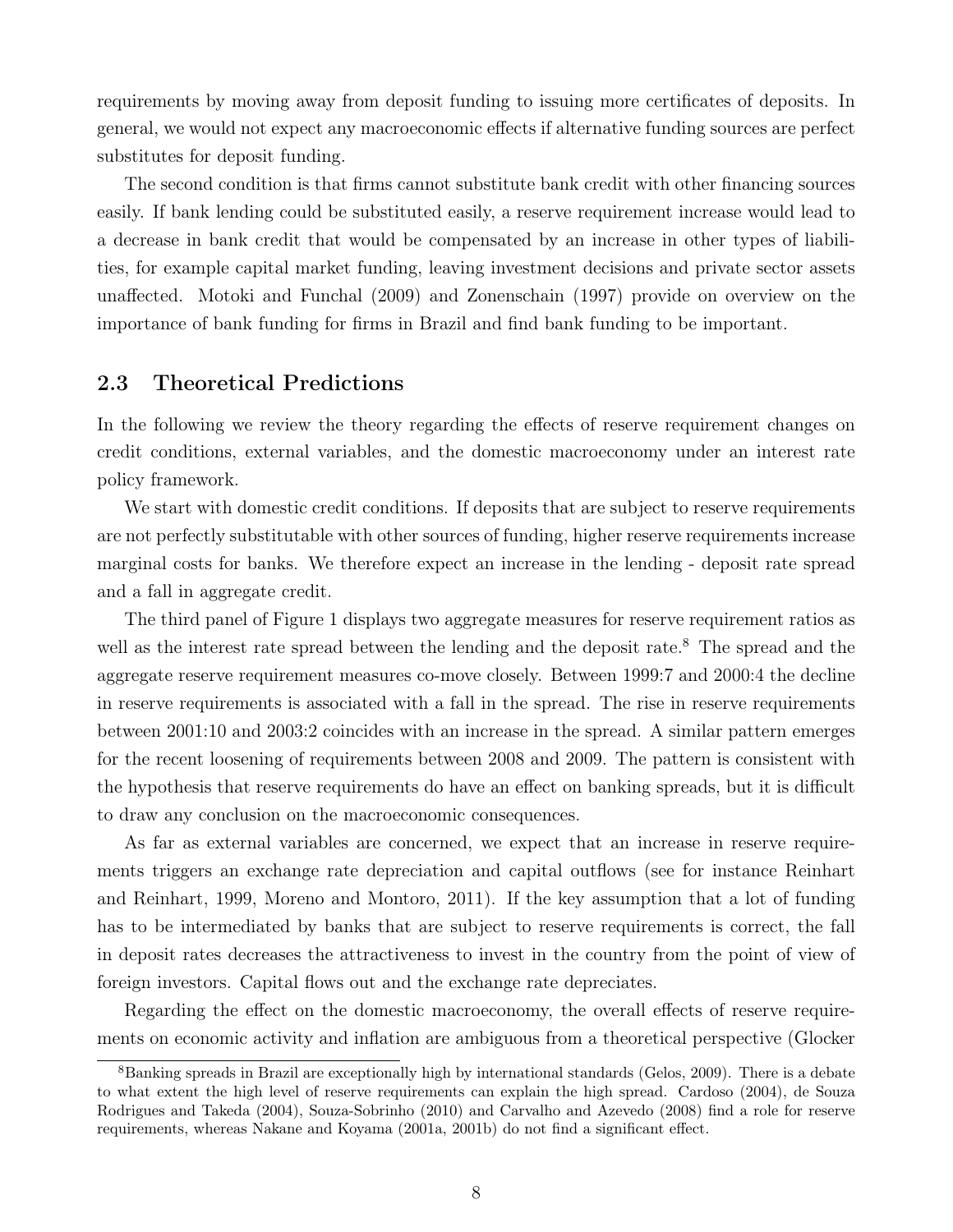and Towbin, 2012).<sup>9</sup> If we focus on the first-round, partial equilibrium, effects of a reserve requirements hike, we expect that demand of borrowers and lenders move in opposite directions/ The fall in deposit rates should discourage savings and increase lenders' spending. The raise in lending rates should discourage spending by borrowers. The effect on total economic activity will depend on the relative strength of the two responses and general equilibrium effects. A similar argument can be made for the overall effect on inflation. Reserve requirements also act as an implicit tax on deposits and may increase inflation trough a cost channel. The predicted exchange rate depreciation tends to push prices up through higher import prices. The sign on the inflation reaction will therefore depend on the overall effect on aggregate demand, banking costs, and exchange rate pass-through.



Figure 1: Macroeconomic Variables in Brazil, 1997-2010

Remarks: The figure reports statutory reserve requirements next to key macroeconomic variables. The first panel reports the statutory reserve requirements for sight (depósitos a vista), time (depósitos a prazo) and saving deposits (depósitos de poupança). For each of the three categories,<br>the numbers include the additional requirements (exigibilidade adicional). measures for the reserve requirement policy: (1) the Weighted Non-Remunerated Reserve Requirements measure (shown by means of the red dotted line in the first panel), (2) the *Effective Reserve Requirements* measure (represented by the blue dashed line in the third panel) and (3) the *Weighted*<br>*Reserve Requirements* measure (represented by the black dashed dot

The SELIC (Sistema Especial de Liquidação de Custódia) rate is an overnight interbank rate and the key policy instrument of the Brazilian monetary authority. The interest rate spread shown by means of the green line in the third panel is the difference between the lending and the deposit interest<br>rates as shown in the second panel. The variable for central bank reser at the central bank.

Further information concerning the data and the sources can be found in appendix A.

<sup>9</sup>Evidence from quantitative simulations is available in the cited paper and in an appendix available on request.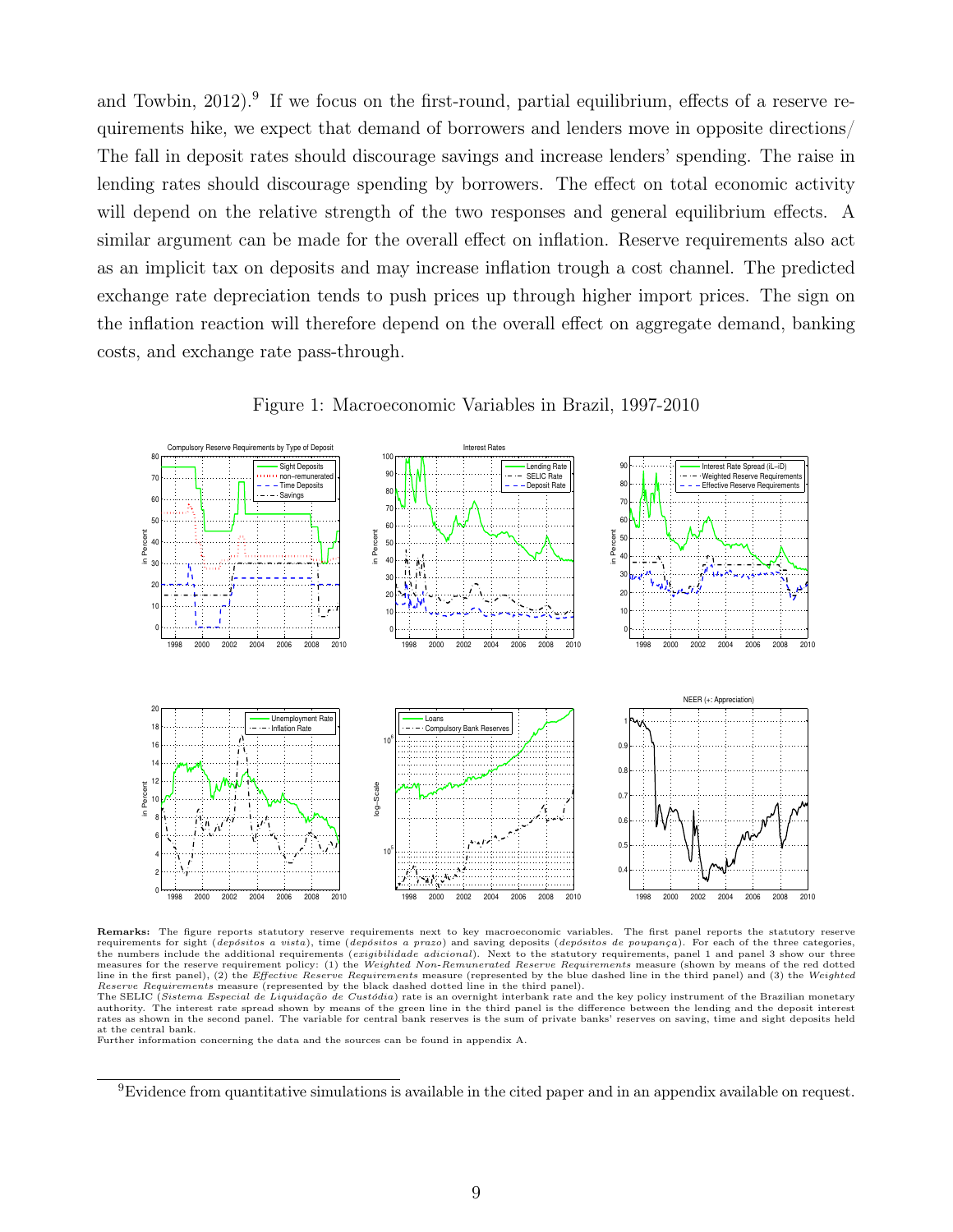### 3 Central Bank Policy in Brazil

Section 3.1 provides a brief overview over the monetary policy in Brazil in general and discusses important regime changes. Section 3.2 discusses reserve requirement policy.

### 3.1 Monetary Policy in Brazil

Monetary policy in Brazil has experienced fundamental changes over the last thirty years (BIS, 1998, Bodganski et al., 2001, Lima et al., 2007). The high inflation episodes of the late 1980s led to a series of inflation stabilization attempts, of which most, however, were not successful. The Real Plan (Plano Real) in 1994 brought about a sustained decline in inflation. The plan involved a de-indexation of the economy to reduce inflation inertia, the introduction of quarterly targets for monetary aggregates to stabilize inflation expectations and the adoption of a floating exchange rate. After the Mexican crisis in 1995 the floating exchange rate regime was abandoned and replaced with a crawling peg. While Brazil weathered the Asian crisis well, Russia's 1998 default had severe negative spillover effects to Brazil. Investors that previously displayed confidence in Brazil's economy lost faith in the government's ability to maintain the crawling peg. The crawling peg was abandoned in January 1999 and in July a formal inflation targeting framework was adopted.

The inflation target is set by the National Monetary Council every June for the next two years. The Monetary Policy Comittee (Copom) decides on the central banks's policy rate, which is the overnight interbank rate or SELIC (Sistema Especial de Liquidação de Custódia) rate. The SELIC rate is steered by open market operations. As can be seen in Figure 1, yearly inflation has been below 10% for most of the time. An exception is the period between 2002 and 2003 where a high level of uncertainty prevailed as a result of the election of Luiz Ignácio Lula da Silva (2002-2010) as successor of Henrique Cardoso (1995-2002) as president of Brazil, a domestic energy crises, and Argentina's default. In response to the high level of uncertainty, capital fled out of the country and the nominal exchange rate depreciated sharply. This in turn created severe inflationary pressures. President Lula da Silva pledged to adhere to the inflation targeting regime and inflation could be stabilized afterwards. The central bank has initiated several policy tightenings through interest rate increases, in particular, in 2004, in 2008 and again within the aftermath of the financial crisis in 2011 (see Figure 1).

### 3.2 Reserve Requirement Policy in Brazil

Under the present inflation targeting framework the reserve requirement policy has been communicated as a tool to achieve financial stability and to control credit fluctuations. In its inflation report the central bank discusses the use of reserve requirements as a macroprudential tool to "attenuate fluctuations in the credit volume over the economic cycle"(Banco Central do Brazil,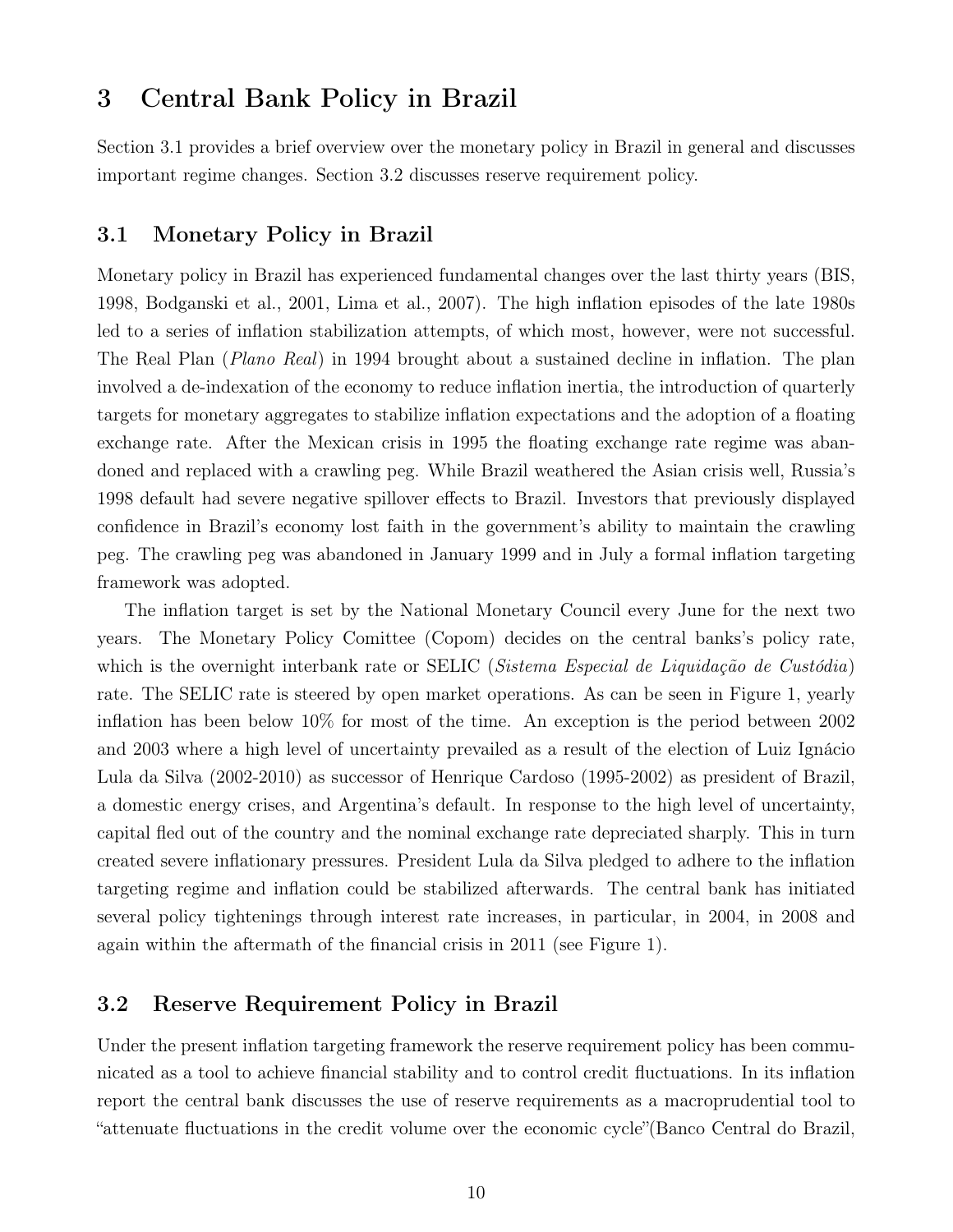$2011$ , p.99),<sup>10</sup> in particular in the context of capital inflows. Furthermore, during the recent financial crisis reserve requirements have been lowered to increase liquidity in the banking system (Jornal do Commércio do Rio de Janeiro, 2009, Montoro and Moreno, 2011) and, through the use of heterogeneous reserve requirements, to transfer liquidity from big banks to small banks (Robitaille, 2011 and Terrier et al., 2011).

Historically, reserve requirements have served a broad set of purposes and have a long history.<sup>11</sup> Cardoso (2004) argues that until 1993 reserve requirements served mainly as an instrument to tax bank profits that accrued with high inflation rates. Reserve requirements have also been used for distributional purposes, with required ratios being higher for banks located in richer regions of the country (Carvalho and Azevedo, 2008). Under the Real plan in the mid nineties, reserve requirements had an explicit monetary policy purpose. Requirements were increased as part of a set of measures to control accelerating inflation and reduce liquidity (Carvalho and Azevedo, 2008 and Robitaille, 2011). The current high compulsory reserve holdings are partly a legacy of this period (OECD, 2009).

Given its various objectives, the characteristics of reserve requirements as a policy instrument appear closer to those of standard fiscal policy tools than to those of an interest rate policy. Whereas the main aim of interest rate policy is to stabilize prices and the business cycle, reserve requirement and fiscal policy usually also pursue distributional or microeconomic, and potentially distortive, objectives apart from business cycle stabilization.

### 4 Empirical Model and Identification

Section 4.1 discusses the model specification and data sources, in particular we propose three different measures for reserve requirement policy. Section 4.2 presents our identification scheme. Section 4.3 describes the inference procedure.

### 4.1 Model Specification and Data

We estimate a Bayesian vector autoregressive (BVAR) model of the form:

$$
\mathbf{y}_t = \mathbf{\Psi} \mathbf{x}_t + \sum_{i=1}^p \mathbf{A}_i \mathbf{y}_{t-i} + \mathbf{e}_t, \quad \text{with} \quad \mathbf{e}_t \sim \mathcal{N}(\mathbf{0}, \Sigma) \quad \forall \ t = 1, ..., T
$$
 (1)

 $y_t$  is a vector of endogenous variables,  $x_t$  is a vector of exogenous variables,  $e_t$  is a reducedform error term with variance-covariance matrix  $\Sigma$ , p is the lag length and A and  $\Psi$  are coefficient matrices.

Our sample comprises monthly data that cover the period from 1999:7 to 2010:12. We choose

<sup>10</sup>Translation by authors.

 $11$ Fernandes (1992) mentions that reserve requirements were first introduced in Brazil in 1932.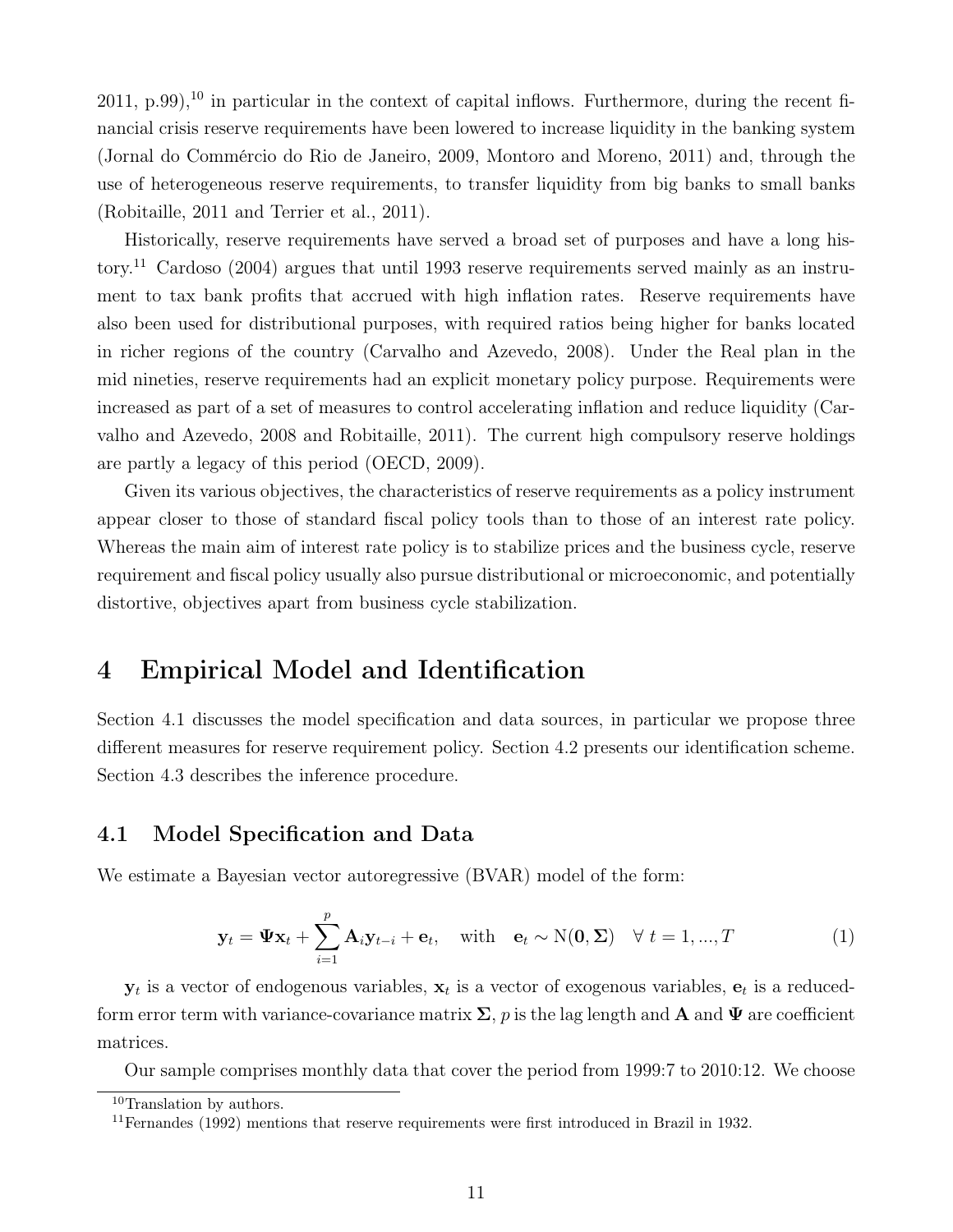the implementation of the inflation targeting regime as the starting date in order to ensure a homogeneous monetary policy framework.

#### 4.1.1 Measures for Reserve Requirement Policy

The current reserve requirement policy in Brazil is complex. Reserve requirement ratios vary across different types of deposits. Additional policy parameters include reserve remuneration, exemption thresholds, and deductibles. We propose three different reserve requirement policy measures and provide a brief overview of the reserve requirement system in Brazil in this context, mainly based on Robitaille (2011), Banco Central do Brasil (2010, 2011) and Terrier et al. (2011).

The first measure is a weighted average of all reserve requirements (entitled Weighted Reserve Requirements). Different reserve requirement ratios apply for sight deposits (depósitos a *vista*,  $43\%$  plus  $12\%$  additional requirements (*exigibilidade adicional*) in December 2010), saving deposits (depósitos de poupança, 20% plus 10% additional requirements in December 2010) and time deposits (*depósitos a prazo*,  $20\%$  plus  $12\%$  additional requirements in December 2010).<sup>12</sup> Figure 1 displays the time path of total requirements on sight, saving and time deposits. Our first measure for aggreage reserve requirement policy is the weighted average of the three series, also displayed in Figure 1.<sup>13</sup>

The second measure is Weighted Non-Remunerated Reserve Requirements. Sight and saving deposits are not remunerated or at a rate substantially below the SELIC rate. One part of time deposit reserves has to be invested in government bonds, the other part is remunerated at the SELIC rate (Robitaille, 2011). The aforementioned additional requirements on sight and saving deposits earn the SELIC rate. The second measure is a weighted average of reserve requirements on sight and saving deposits excluding the additional requirements, again displayed in Figure 1.

The third measure is called *Effective Reserve Requirements*. Small banks are partly exempted from reserve requirement regulation. An exemption threshold exists on a variety of deposits above which compulsory reserve requirements apply. If a bank's deposit volume is below the exemption value, the reserve requirement regulation becomes obsolete.<sup>14</sup> As a result, reserve requirements are progressive in bank size and effective reserve requirement ratios can be substantially below statutory ratios. The Brazilian central bank has used variations in the exemption threshold as an additional policy instrument and increased its size for time deposits substantially as a response to the global financial crisis.<sup>15</sup> The weighted reserve requirements

<sup>12</sup>See for instance Banco Central do Brasil (2010)

<sup>&</sup>lt;sup>13</sup>The weights are 26.6% for time, 30.9% for saving and 52.4% for sight deposits, based on the average holdings between 1999-2010.

<sup>14</sup>As of December 2007, Brazil had 101 banks out of which only 41 were required to hold reserves at the central bank (Robitaille, 2011).

<sup>&</sup>lt;sup>15</sup>In particular this threshold was raised from 100 million to two billion Reais for time deposits and to one billion Reais for the additional requirements (OECD, 2009). In addition, during the crisis there were further deductibles if large banks lend to small banks, which allowed the central bank to distribute liquidity (Robitaille, 2011).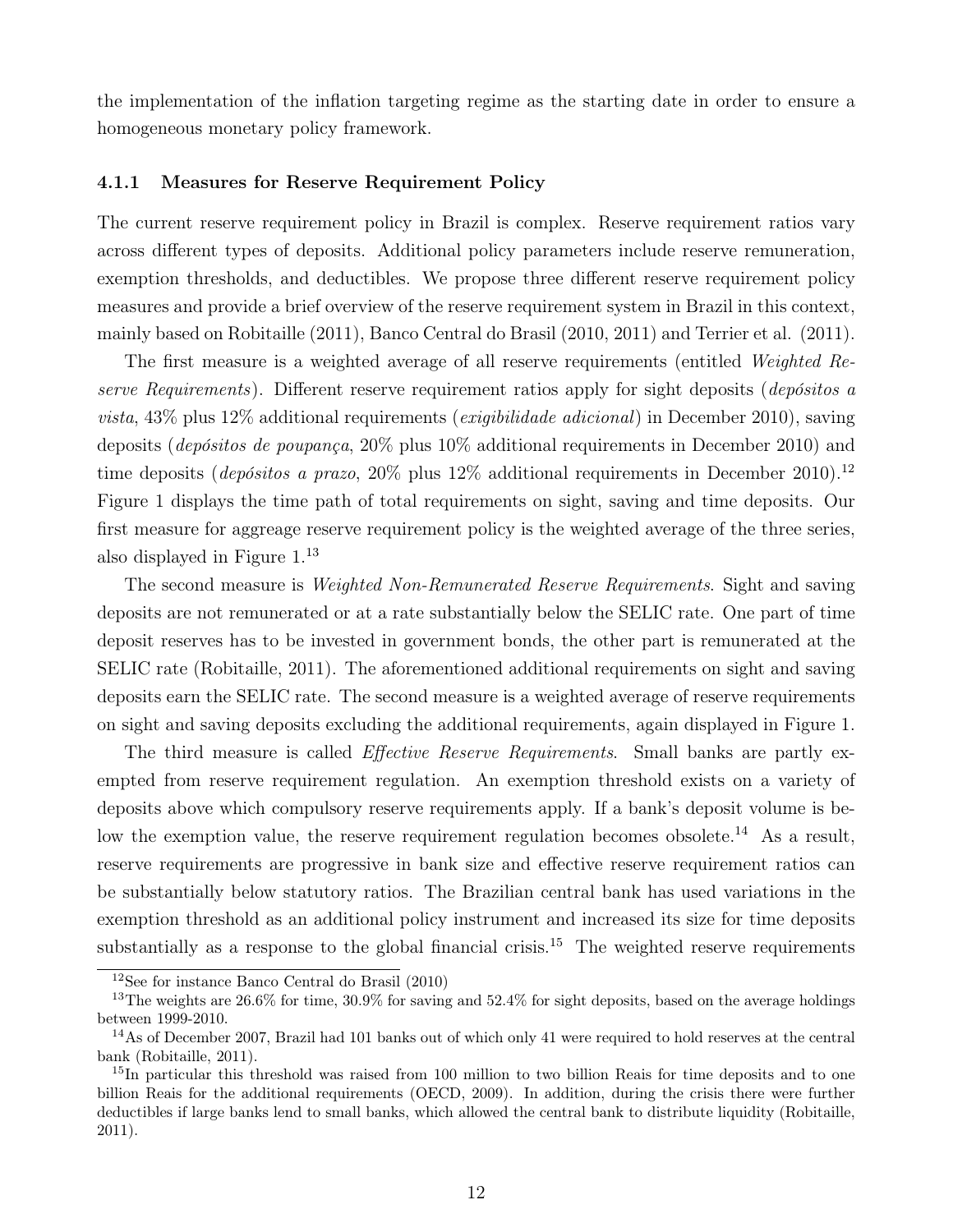measure only captures policy changes of statutory reserve requirements. It ignores the policy changes that are specific to changes in the exemption thresholds and deductibles. In order to include also these policy changes into an overall measure for the reserve requirement policy, we calculate a measure for aggregate effective reserve requirements as total reserves over total deposits. As can be seen in Figure 1, our effective reserve requirements measure tends to be below the weighted reserve requirement measure, but follows broadly the same cyclical pattern.

Each measure has its own advantages and disadvantages. Weighted reserve requirements characterize the aggregate stance of reserve requirements, but mix different rates of remuneration. The weighted non-remunerated reserve requirement measure focuses on a segment of reserve requirements where the remuneration is homogeneous, but neglects changes in other reserve requirements. While we expect the macroeconomic effects of non-remunerated reserves to be stronger because of the higher implicit tax on deposits, even reserves that are remunerated at market rates can affect the distribution of lending. In addition, it deprives banks of a potential mark-up they charge on lending rates and may reduce profits. Both weighted measures neglect changes in the deductible and the exemption threshold. While the effective reserve requirement ratio captures the deductible and the exemption threshold, it is not directly controlled by the central bank, as it is also affected by changes in the relative weight of the respective deposit categories. In what follows, we use weighted total reserve requirements as our main policy variable and compare it to the other two measures.

#### 4.1.2 Other variables

The vector of endogenous variables includes the consumer price index (CPI), the unemployment rate, the spread between deposit and lending rates, a measure for reserve requirement policy (described above), the policy (SELIC) interest rate, the log of the nominal effective exchange rate, the log of nominal total credit, the current account to GDP ratio and finally the log of nominal compulsory bank reserves. The current account measures net capital inflows, being the flip side of the financial account. Unemployment is our main measure for economic activity. As a robustness check, we will use industrial production and the gross domestic product as alternative measures. Total bank reserves are computed as the sum of compulsory reserves due to sight, saving and time deposits, including additional requirements. In section 6 we show that our results are robust to alternative measures of central bank liquidity.<sup>16</sup>

In order to control for external effects we include the federal funds rate and a commodity price index with two lags as exogenous variables. The vector of exogenous variables further includes as deterministic variables a quadratic time trend, monthly dummies to control for seasonal affects, and a level dummy between 2002:7 and 2003:7 to control for the financial market turbulences

<sup>&</sup>lt;sup>16</sup>For all measures, we abstract from accounting for reserves borrowed over the discount window. Since the adoption of inflation targeting, discount lending does not play an operational role in the implementation of monetary policy and the amount extended is small.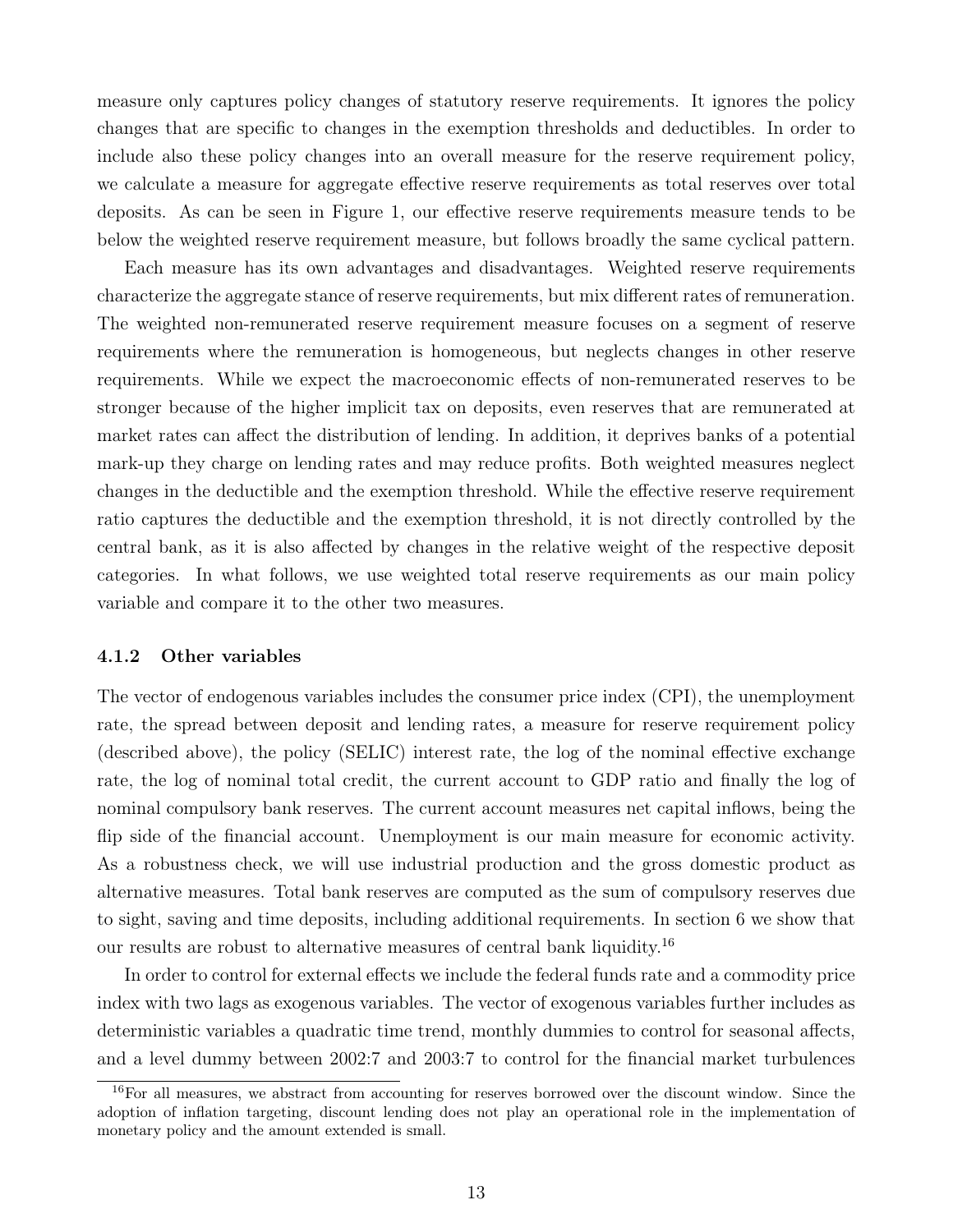associated with the energy crisis, the Argentinean debt crisis and the election of Lula da Silva as president. We choose a lag length of two<sup>17</sup> and estimate the parameter matrices of the BVAR in equation (1) using Bayesian techniques as outlined in Uhlig (1994) using an uninformative Normal-Wishart prior density for the coefficient matrices and the variance-covariance matrix.

### 4.2 Identification

We can think of the one step ahead prediction error  $e_t$  as a linear combination of orthonormal structural shocks  $\mathbf{e}_t = \mathbf{B} \cdot \mathbf{v}_t$ , with  $E(\mathbf{v}_t' \mathbf{v}_t) = \mathbf{I}$ . The matrix **B** describes the contemporaneous response of the endogenous variables to structural shocks. With no additional information or assumptions B is not identified. The only restriction on B that comes from the data is that the matrix multiplied by its transpose must equal the covariance matrix of the prediction errors  $\Sigma = E(\mathbf{e}_t \mathbf{e}'_t) = E(\mathbf{B} \mathbf{v}_t \mathbf{v}'_t \mathbf{B}') = \mathbf{B} \mathbf{B}'$ . This leaves many degrees of freedom in specifying **B** and further restrictions are necessary to achieve identification.

The challenge for structural VAR models is to find credible restrictions on B. We pursue a partial identification approach to identify a reserve requirement shock and an interest rate policy shock. The main interest of the present study is how macroeconomic variables respond to unexpected changes in reserve requirements. In order to control for the effects of interest rate policy, we also identify an interest rate shock that is orthogonal to the reserve requirement shock. We identify the two shocks with a combination of timing and sign restrictions. The identification restrictions are summarized in Table 1.

Regarding the timing (or zero) restrictions, we assume that there is a block of "slow moving variables" that does not respond contemporaneously to changes in central bank policy (changes in interest rates and reserve requirements). The block of slow moving variables includes the unemployment rate, the price level, the current account, and the spread between lending and deposit rates. The assumption of a block of slow moving variables is standard in the VAR literature that studies monetary policy and relies on some rigidities in the adjustment of prices and quantities that impede an immediate response of these variables to changes in central bank policy. As we use monthly data the imposed delay is relatively short.

In order to distinguish the two central bank policy shocks from each other and from shocks that originate from fast moving variables, we complement the zero restrictions with a set of sign restrictions on fast moving variables. The block of fast moving variables, which are allowed to respond to central bank policy shocks within a month, is a set of financial variables and comprises the nominal exchange rate, total credit and central bank reserves. Sign restrictions have been proposed in Canova and De Nicoló (2003) and Uhlig (2005) and narrow down the set of acceptable B matrices by restricting the sign of the impulse responses of a set of variables to a structural shock. The sign restrictions should be based on well established economic theory,

<sup>&</sup>lt;sup>17</sup>The lag lenght is chosen by the Schwarz Information Criterion. A Ljung-Box test cannot reject the nullhypothesis of no autocorrelation in the residuals.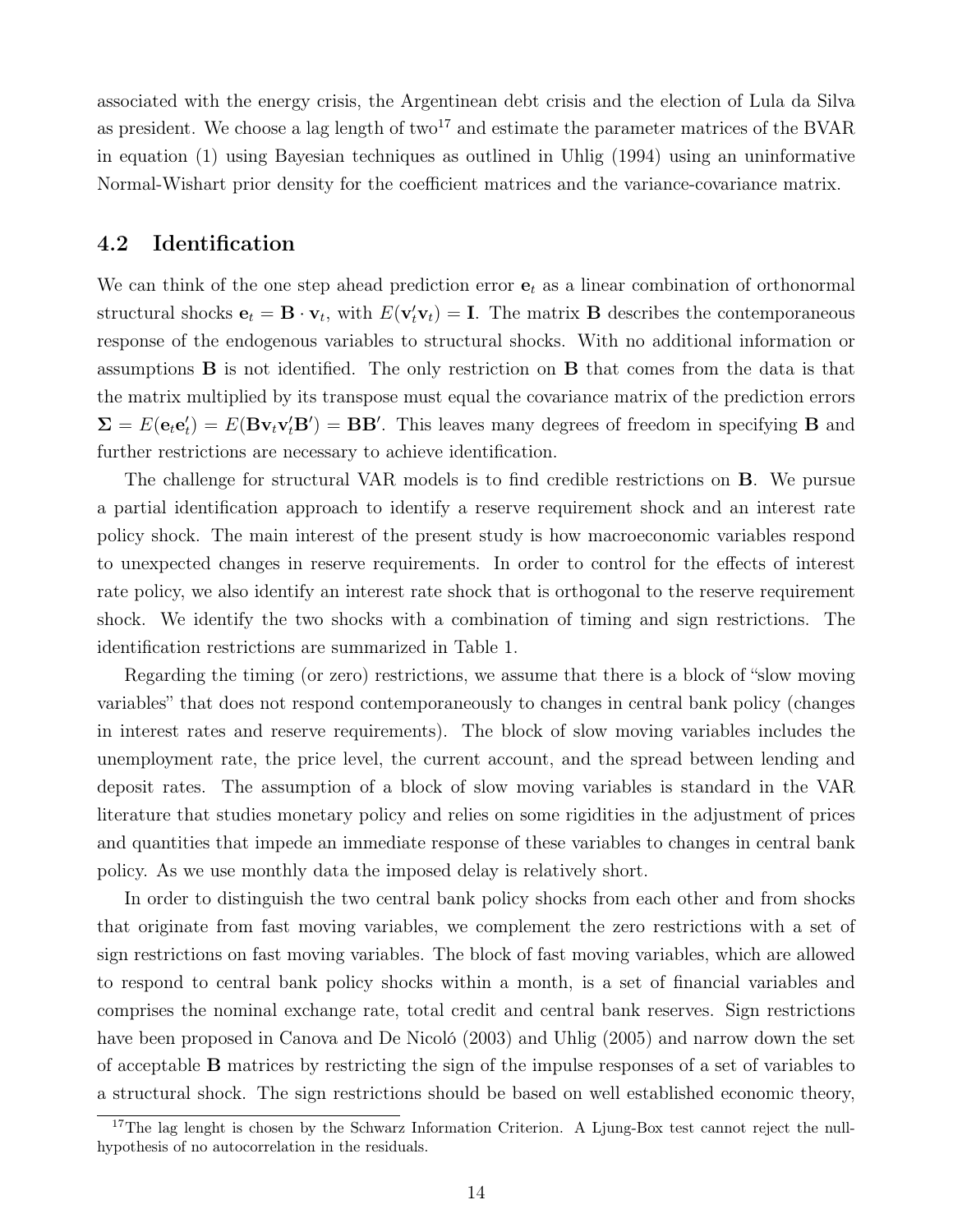while the responses of variables where there is no consensus on the sign of their responses are left unrestricted. We impose the sign restrictions for three months.

A positive reserve requirement shock leads to an increase in central bank reserves and reserve requirements. The assumption implies that monetary policy accommodates the consequences from a reserve requirement increase on interest rates which follows from Brazil's monetary policy framework. If the Brazilian central bank sets the interest rate, it needs to expand nominal reserves in order to avoid an increase in the policy rate. However, our increase in nominal reserves does not impose complete accommodation as pure interest rate targeting would imply, but only that the central bank aims to stabilize the interest rate to some degree.

A positive interest rate shock is associated with a fall in central bank reserves. The restriction on central bank reserves follows from the fact that in order to implement an interest rate increase the central bank needs to withdraw liquidity, which is reflected in lower reserves (see Bernanke and Mihov, 1997 and Uhlig, 2005 for a discussion for Germany and the United States). Both identification restrictions follow directly from the assumption that the central bank steers interest rates by adjusting central bank liquidity and hold for a broad class of models.<sup>18</sup> Note that both the interest rate target and its steering rates through open market operations are crucial for our identification scheme. For example, our identifying assumptions would not be valid for a developing country with thin financial markets, where authorities steer the policy rate by adjusting reserve requirements instead of adjusting base money.

The identification scheme described above allows for an immediate response of the central bank to movements in fast moving variables. A large number of VAR studies identifies interest rate policy shocks with a completely recursive ordering, which imposes that the central bank does not respond immediately to changes in fast moving variables. In our example, such an identification scheme assumes that the central bank does not respond to movements in the volume of credit and foreign exchange market within a month. While such an assumption may be more reasonable for advanced economies, we believe it to be too restrictive for an emerging country, where central banks monitor developments in the financial sector and the exchange rate closely. Second, the ordering of reserve requirement ratios and interest rate policy is not obvious as there are important interactions between reserve requirement and interest rate policy. We therefore prefer the approach outlined above that mixes zero and sign restrictions. An advantage of exact identification schemes is that they usually give more precise impulse response function estimates, as for a given parameter estimate there is unique matrix B that satisfies the restrictions. All uncertainty derives therefore from sampling uncertainty. Identification based on sign restriction is inexact and there is a set of B matrices that satisfy the restrictions. Total uncertainty is a combination of sampling and identification uncertainty. The researcher therefore faces a familiar trade-off between less restrictive assumptions and more precise estimates.

<sup>18</sup>As an example, we provide a short discussion that motivates the sign restrictions by the results from a dynamic stochastic general equilibrium (DSGE) model in an appendix available on request.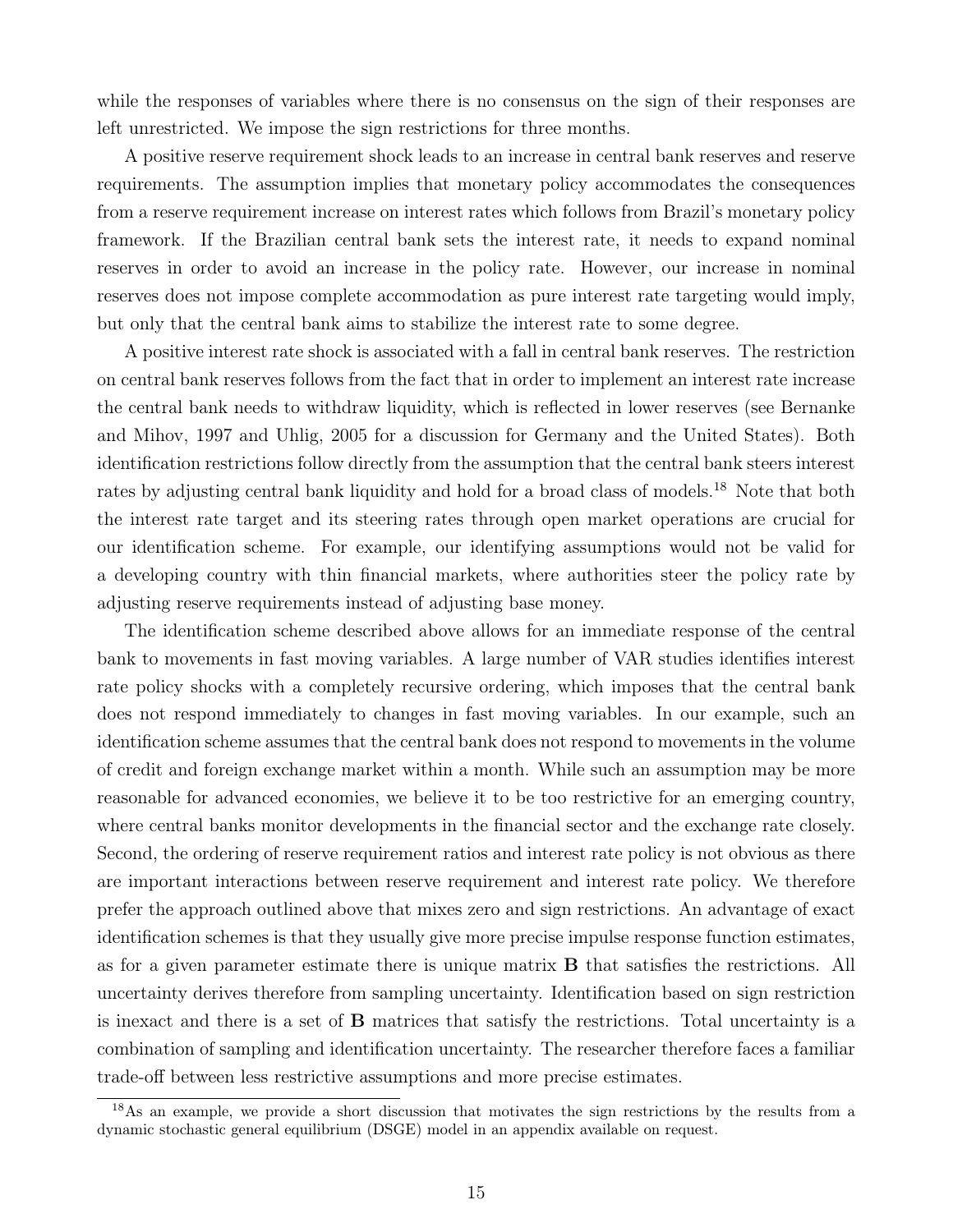#### 4.3 Computational Implementation

We sample the regression coefficients  $A_i$  and covariance matrix  $\Sigma$  from the posterior distribution.<sup>19</sup> Given the draws, we implement the sign restriction as follows: we compute the Cholesky factorization  $V$  of the covariance matrix with the slow moving variables ordered first. We then multiply V with an orthonormal matrix  $Q(B = VQ)$  and compute candidate impulse responses, where **Q** is a block diagonal matrix of the following form:

$$
\mathbf{Q} = \begin{bmatrix} \mathbf{I} & \mathbf{0} \\ \mathbf{N}_S \times \mathbf{N}_S & \mathbf{N}_S \times \mathbf{N}_{F,P} \\ \mathbf{0} & \mathbf{Q}_2 \\ \mathbf{N}_S \times \mathbf{N}_{F,P} & \mathbf{N}_{F,P} \times \mathbf{N}_{F,P} \end{bmatrix}
$$
(2)

and  $N<sub>S</sub>$  is the number of slow moving variables and  $N<sub>F,P</sub>$  is the total number of fast-moving and policy variables. Because Q is block diagonal the property form the Cholesky factorization V that slow moving variables do respond immediately to variations in policy and fast moving variables is maintained.<sup>20</sup>  $\mathbf{Q}_2$  is a random orthonormal matrix of dimension  $N_{F,P} \times N_{F,P}$ . Following Rubio-Ramirez et al.  $(2010)$  we compute  $\mathbf{Q}_2$  by drawing an independent standard normal matrix **X** of size  $N_{F,P} \times N_{F,P}$  and apply the QR decomposition  $\mathbf{X} = \mathbf{Q}_2 \mathbf{R}$ . If the corresponding B matrix implies impulse response functions that are consistent with the sign restrictions for both shocks, we keep the draw and proceed with the next parameter draw until we have 2000 accepted draws. Otherwise, we draw a new Q matrix until the sign restrictions are fulfilled. We report as coverage bands the 10% and 90% percentile of the distribution.

### 5 Results

The following section discusses the results for the two central bank policy shocks. Sections 5.1 and 5.2 focus on the impulse response functions for the reserve requirement and the interest rate (SELIC) shock. Section 5.3 summarizes the commonalities and differences of interest rate and reserve requirement shocks and discusses their contribution to the overall economic fluctuations.

### 5.1 Reserve Requirement Shock

Figure 2 displays the impulse response functions to a one percentage point reserve requirement shock. The solid black line shows the median responses based on the weighted reserve requirements measure.

We start with a discussion of the credit market, where we observe a tightening of lending conditions. In response to the increase in reserve requirements, the spread between the lending

<sup>&</sup>lt;sup>19</sup>Σ is drawn from an Inverted-Wishart Distribution  $IW(\Sigma_{OLS}, T)$ , A<sub>i</sub> from a Normal Distribution  $N(\mathbf{A_i} \cdot \mathbf{OLS} \times \mathbf{\Sigma})$ , where T is the number of observations and subscript OLS stands for the OLS estimates.

<sup>&</sup>lt;sup>20</sup>Because we are only interest in the responses to interest rate shocks and reserve requirement shocks, the ordering of the slow-moving variables does not matter (Christiano et al. 1999).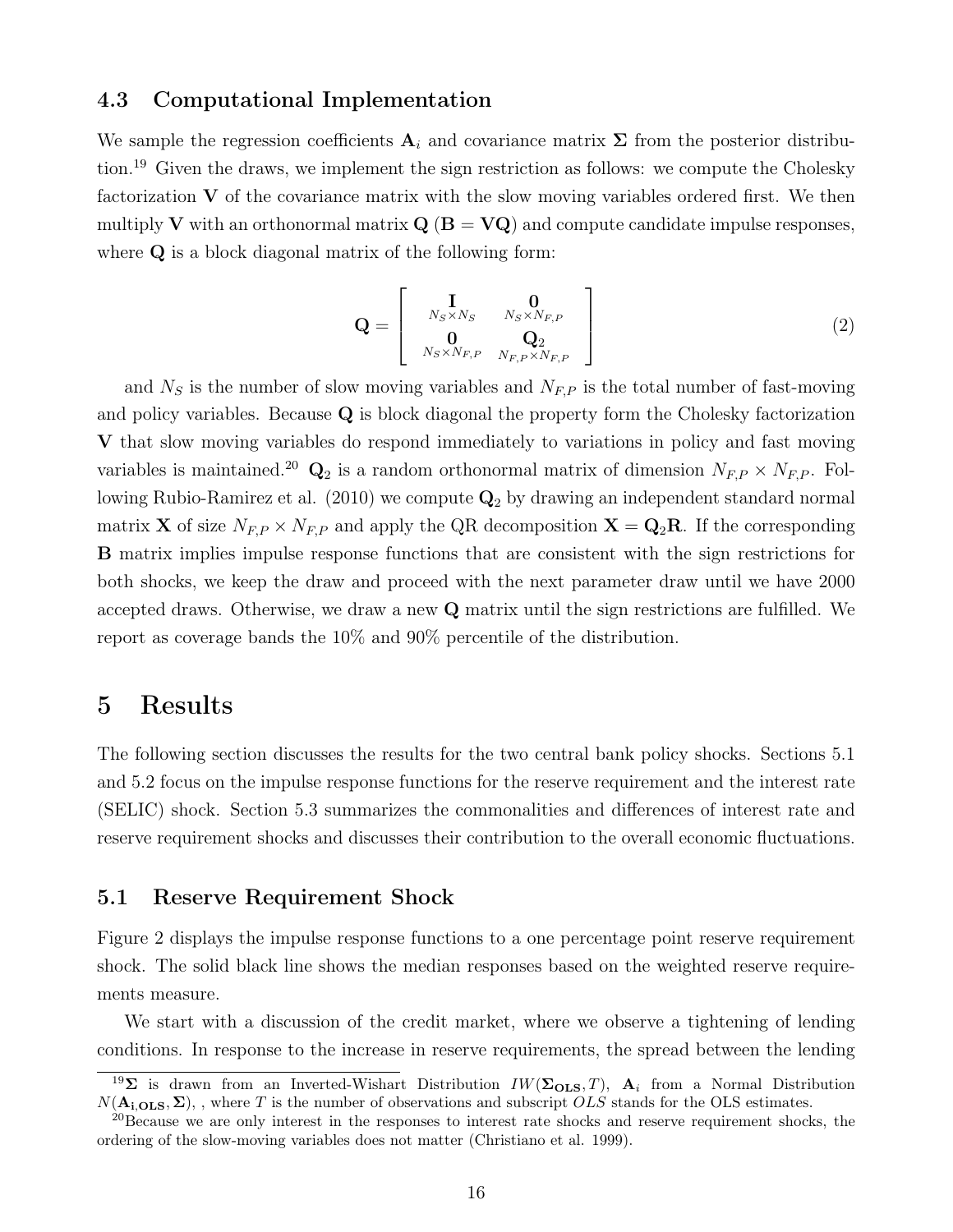| Table 1: Identification Restrictions |                 |                    |  |  |
|--------------------------------------|-----------------|--------------------|--|--|
|                                      | <b>RR</b> Shock | <b>SELIC Shock</b> |  |  |
| U                                    |                 |                    |  |  |
| <b>CPI</b>                           |                 |                    |  |  |
| CA                                   |                 |                    |  |  |
| Spread                               |                 |                    |  |  |
| $_{\rm RR}$                          | $\geq 0$        |                    |  |  |
| SELIC                                |                 | $\geq 0$           |  |  |
| Loans                                |                 |                    |  |  |
| NEER                                 |                 |                    |  |  |
| CB Res                               | $\geq 0$        |                    |  |  |

Notes: Zero restrictions apply to the first month, sign restrictions to the first quarter. The variables are: nominal effective exchange rate (NEER), total aggregate credit (Loans), central bank reserves (CB Res), the SELIC rate, reserve requirements (RR), the interest rate spread between lending and deposit rates (Spread), the current account over GDP (CA), the price level as measured by the CPI and finally the unemployment rate (U).

and deposit rate rises and peaks after about 5 months at about 80 basis points. The increase is significant and lasts for more than a year. The rise in the spread is consistent with the effects we would expect from a rise in the implicit tax on deposits. Domestic credit falls initially by about 2.5% and reverts back to zero after about two years.

Turning now to the external sector, we observe a 2% depreciation of the domestic currency and an improvement of the current account by more than 0.2 percent of GDP after half a year. A possible interpretation of the finding is that the increase in the tax makes investing in the domestic economy less attractive, capital flows out and the exchange rate depreciates. The depreciation leads to a gain in external competitivness,which improves the current account balance.

The effects on unemployment and the price level have the characteristics of an aggregate supply shock rather than those of a demand shock. The increase in unemployment coincides with a rise in the price level. Unemployment rises by more than 0.1 percentage points within a year. Prices increase by about 0.2 percent within six months. As discussed in Section 2.1, both the effect on overall economic activity and prices are ambiguous from a theoretical perspective. The results indicate that on the real activity side the effects from a decline in the demand of lenders dominates.<sup>21</sup> On the price side, inflationary pressures that arise from the exchange rate depreciation and the increase in intermediation costs prevail.

Regarding the interaction between the interest rate and reserve requirement policy, we observe an increase in the SELIC rate, which indicates that the reduction in central bank liquidity that follows from the reserve requirement hike is only partially accommodated through an in-

<sup>&</sup>lt;sup>21</sup>Although certainly interesting, we cannot investigate the separate responses of consumption and investment or an even finer decomposition of aggregate spending, as they are not available at a monthly frequency.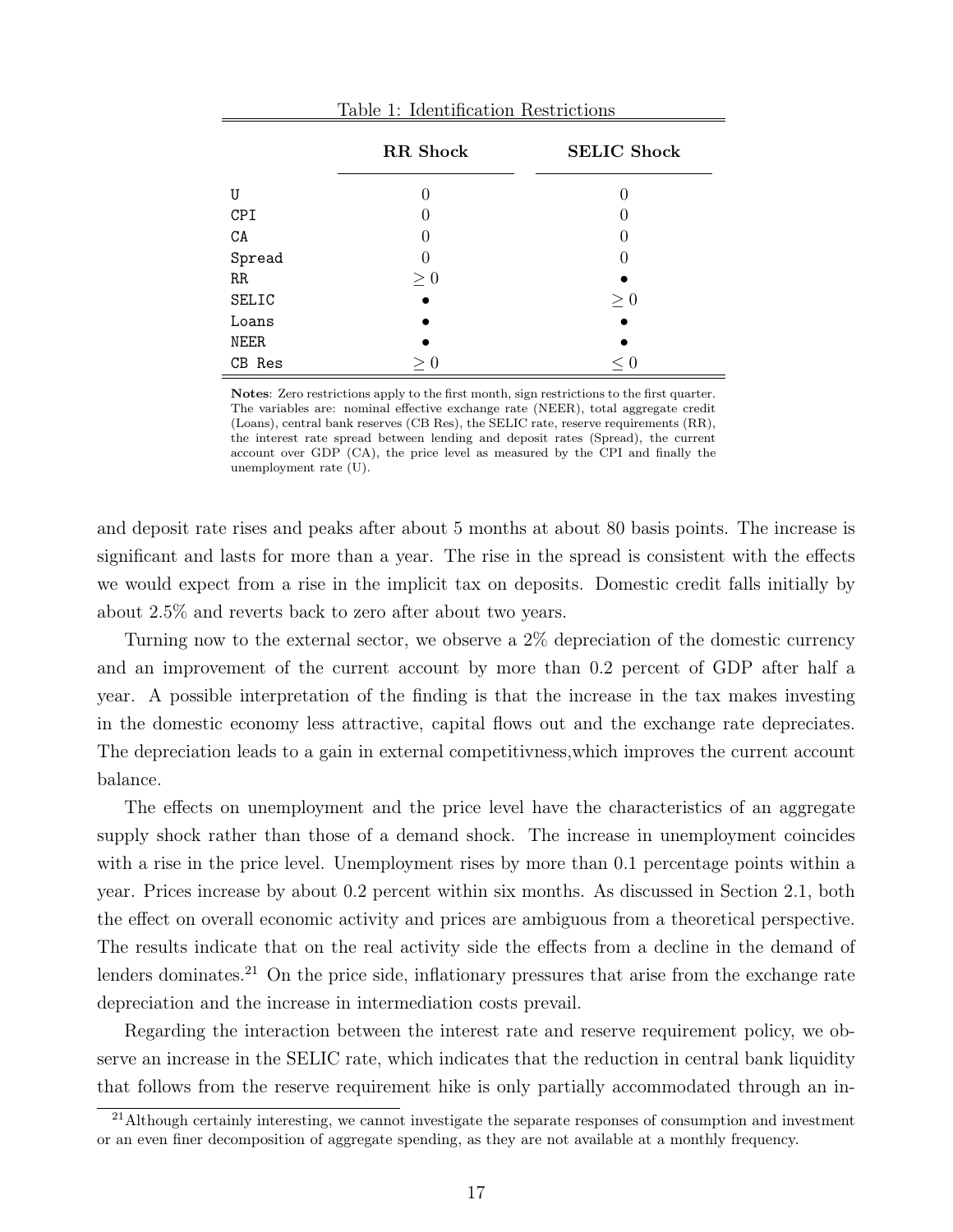#### Figure 2: Reserve Requirement Shock

The figure reports the impulse response functions to a surprise innovation in Reserve Requirements. The shock is identified by restricting central bank reserves (CB Reserves) and reserve requirements to be positive for one quarter as displayed graphically by the dark grey areas. The impulse response functions are shown for a horizon of up to 48 months (4 years). A decrease in the nominal effective exchange rate (NEER) implies a depreciation.

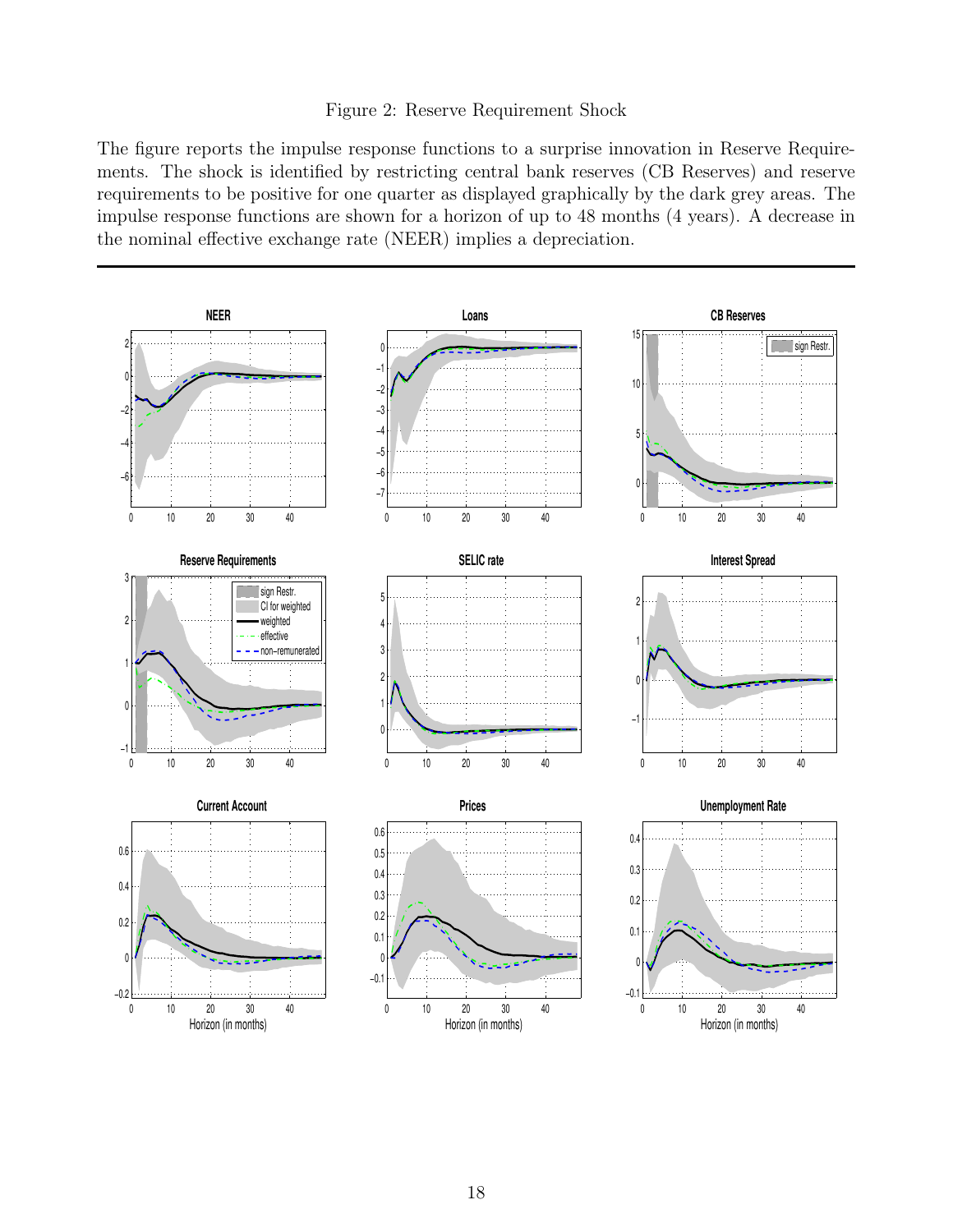crease in nominal reserves. A possible explanation for the increase is an endogenous response of interest rate policy to higher inflation prospects.

Our results are robust to the use of alternative reserve requirement measures. The impulse response functions based on the non-remunerated reserve requirement measure are shown in Figure 2 by the blue dashed lines. Both quantitatively and qualitatively there are no substantial differences. If we use effective reserve requirements as a measure for the policy stance (dash dotted green line), the results are again very similar.

### 5.2 Interest Rate Shock

Figure 3 displays the impulse response functions to a positive one hundred basis points shock in the SELIC rate.

The responses of the variables are in line with theoretical prediction of the main stream literature on monetary policy. Our monetary policy shock has the standard features of an aggregate demand shock: unemployment increases, whereas prices fall. The response of unemployment displays a hump-shaped pattern, peaking at about 0.04 percentage points after about half a year and returning to its pre-shock levels after about three years. Prices also respond in a hump-shaped pattern, the dynamic response reaches a trough at minus 0.13 percent after about half a year and flattens out after about three years. Although we have left the sign of the price response unrestricted, we do not observe the "prize puzzle" - an increase in prices after a monetary contraction - that is often present in VARs that study monetary policy (Sims,  $1992)^{22}$ .

Regarding external variables, the results are again in line with the standard theoretical literature. The nominal exchange rate appreciates immediately by a little more than one percent, before depreciating back to its initial level. Blanchard (2005) builds a theoretical model that characterizes the turbulent 2002-2003 period and shows that interest rate increases in Brazil can have perverse effects on exchange rates. If higher interest rates lead to a sharp worsening of macroeconomic conditions, interest rate premia may rise, triggering a capital outflow and an exchange rate depreciation. Our results, estimated over the whole period, indicate an exchange rate path consistent with the predictions of standard open economy models such as Dornbusch's (1976) overshooting model. The deterioration of the foreign balance is consistent with the effects we would expect from an exchange rate appreciation and the loss in external competitiveness.

The interest shock also has the predicted effects on the credit market. Loans persistently decline by about 1% and the spread between lending and deposit rates rises by about 40 basis points after four months.

Regarding the interaction between the two considered policy instruments, interest rate policy has only weak effects on reserve requirement policy. The reserve requirement ratio tends to fall,

 $^{22}$ A prominent explanation for the price puzzle is that studies omit important variables (see e.g. Banbura et al. 2010). The lack of a price puzzle provides therefore also indirect support to our specification.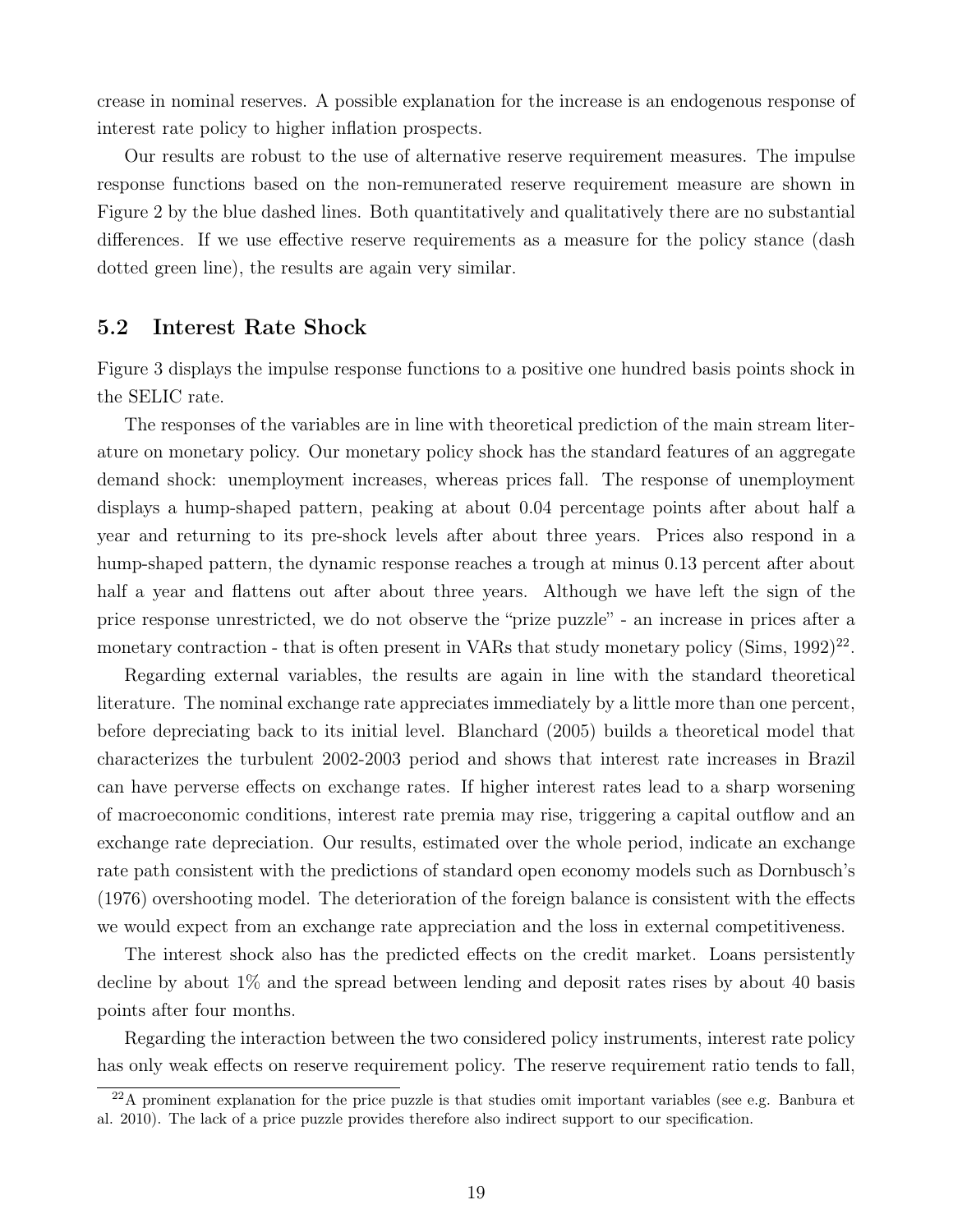### Figure 3: Interest Rate Shock

The figure reports the impulse response functions to a surprise innovation in the SELIC rate. The shock is identified by restricting the SELIC rate to react positively and central bank reserves (CB Reserves) to react negatively for one quarter as displayed graphically by the dark grey areas. The impulse response functions are shown for a horizon of up to 48 months (4 years). An increase in the nominal effective exchange rate (NEER) implies an appreciation.

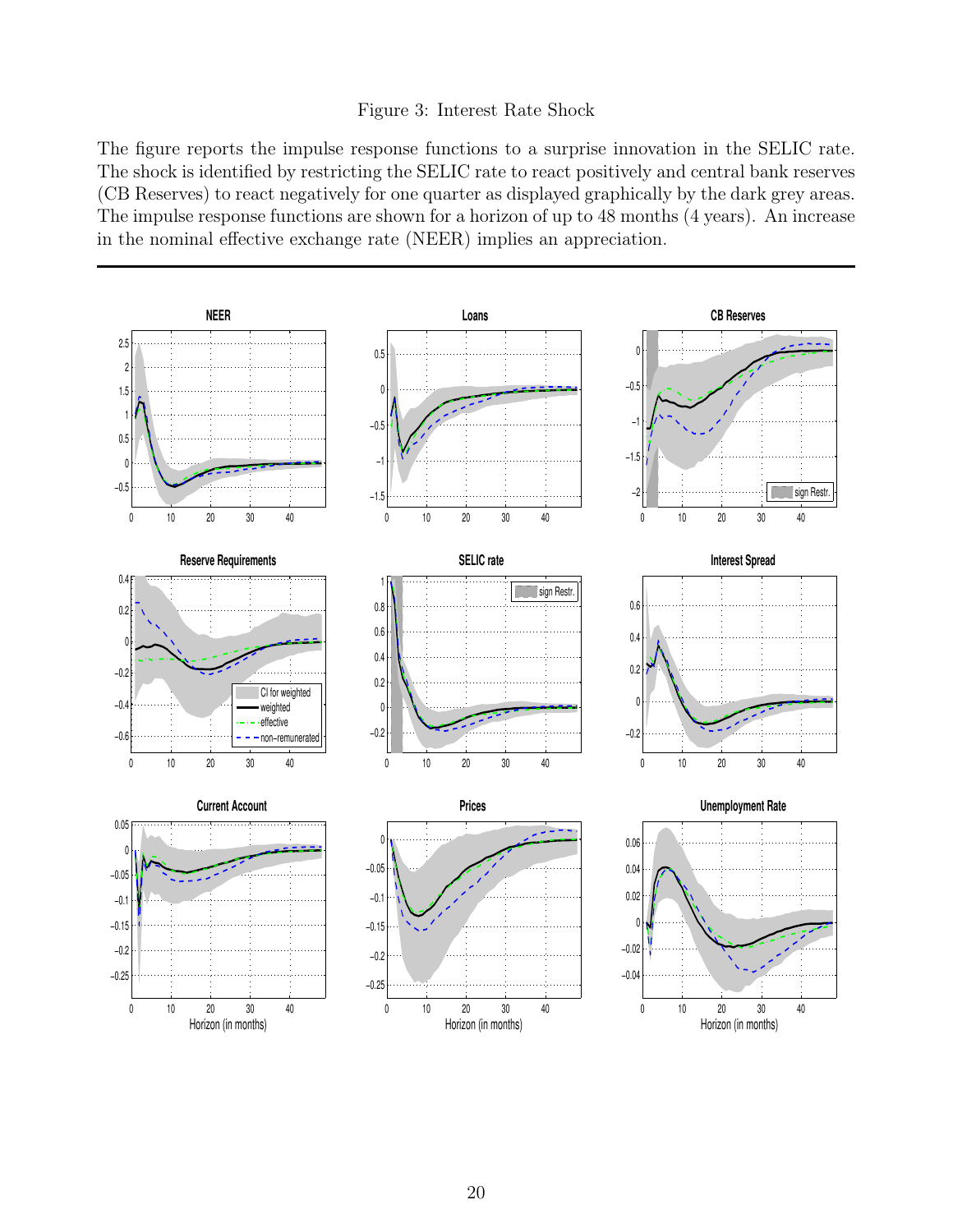|            |         | <b>SELIC Shock</b> |  |       | <b>RR</b> Shock   |  |  |
|------------|---------|--------------------|--|-------|-------------------|--|--|
| Loans      |         | -1 Percent         |  | $-1$  | Percent           |  |  |
|            |         |                    |  |       |                   |  |  |
| NEER.      | 0.59    | Percent            |  | -1.14 | Percent           |  |  |
| CB Res     | $-2.51$ | Percent            |  | 2.09  | Percent           |  |  |
| R.R.       | $-0.09$ | Percentage Points  |  | 1.03  | Percentage Points |  |  |
| SELTC      | 0.43    | Percentage Points  |  | 0.23  | Percentage Points |  |  |
| Spread     | 0.19    | Percentage Points  |  | 0.46  | Percentage Points |  |  |
| CA         | $-0.05$ | Percentage Points  |  | 0.12  | Percentage Points |  |  |
| <b>CPT</b> | $-0.18$ | Percentage Points  |  | 0.10  | Percentage Points |  |  |
| U          | 0.09    | Percentage Points  |  | 0.04  | Percentage Points |  |  |

Table 2: Quantitative Impact of Contractionary Monetary Policy - Interest (SELIC) rate and Reserve Requirement (RR) Shock

Notes: The numbers shown refer to the reaction of the variables at the initial stage of the shock (one year). The variables are: nominal effective exchange rate (NEER), total aggregate credit (Loans), central bank reserves (CB Res), the SELIC rate, reserve requirements (RR), the interest rate spread between lending and deposit rates (Spread), the ratio of the Current Account (CA) to GDP, the price level as measured by the CPI and finally the unemployment rate (U).

but is not significantly different from zero. A negative response of reserve requirements would be consistent with an endogenous response to the deteriorated credit conditions.

### 5.3 Reserve requirement and interest rate policy shocks: a comparison

A rise in interest rates and a rise in the reserve requirement ratio are two different possibilities for a central bank to engineer a contraction in credit. Table 2 lists credit "sacrifice ratios", in particular it addresses the question: what does a one percent reduction in loans achieved either through a tightening of interest rates or reserve requirements imply for the movements in other macroeconomic variables. All reported values are averages over the first twelve months, using the specification with the weighted reserve requirements measure. We observe that the two instruments have very different effects on other macroeconomic variables. The exchange rate, the current account and prices move in opposite directions. An increase in reserve requirements leads to an exchange rate depreciation and a current account surplus, but increases prices. A discretionary interest hike leads to lower prices, but an exchange rate appreciation and a current account deficit. The policy rate has to rise more under an interest rate shock to achieve the required credit reduction, whereas the lending-deposit spread rises by more when the reduction is achieved through an increase in reserve requirements. The result is consistent with the argument that reserve requirement shocks reduce credit mainly through their impact on spreads. For both shocks a reduction in credit is associated with an increase in unemployment. However, the increase under the SELIC rate shock is twice as large as under the reserve requirement policy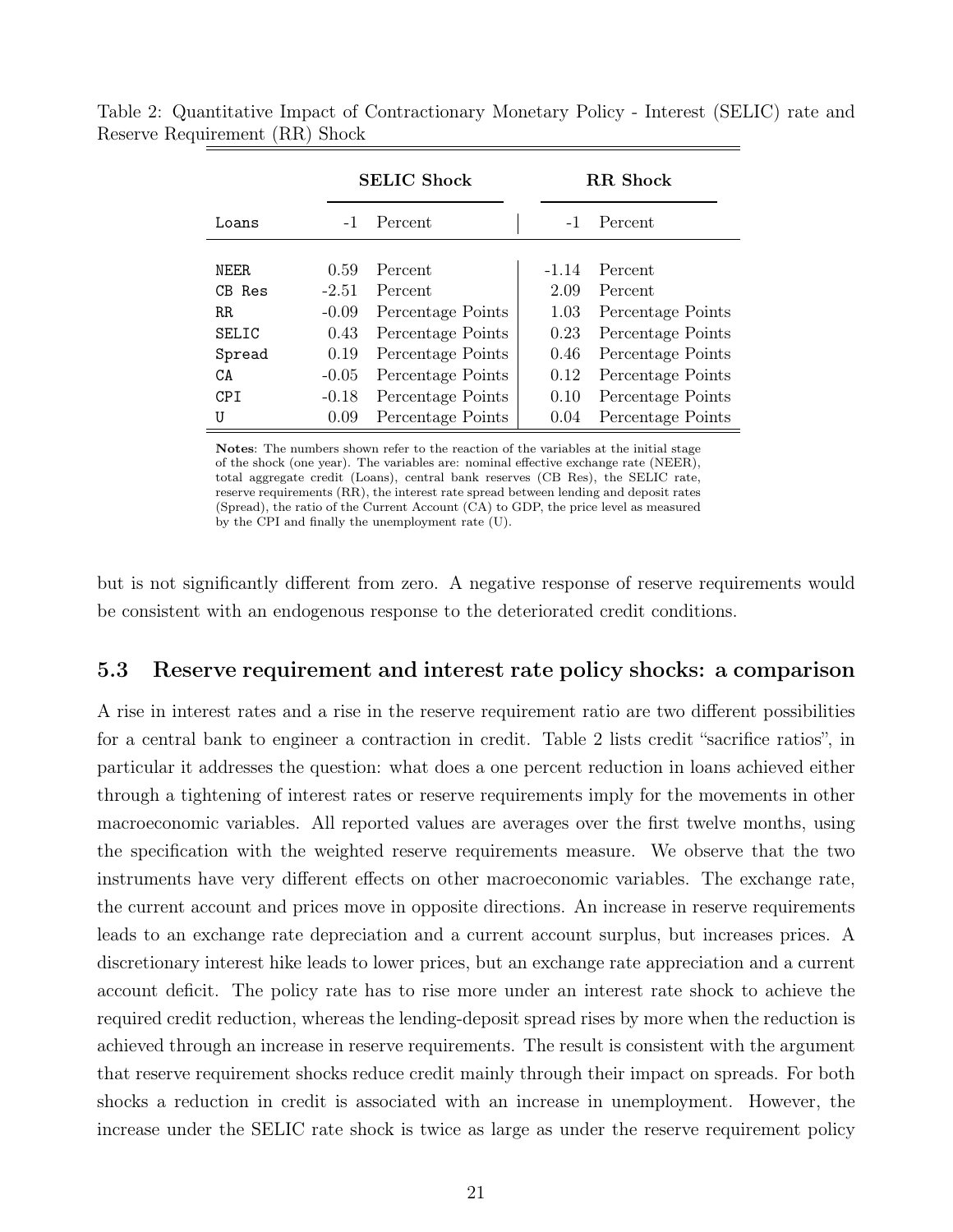shock.

Table 3 reports the forecast error variance decomposition for interest and reserve requirement shocks, that is, the percentage of the variance of the k-step-ahead forecast error that can be explained by the two shocks. Note that forecast error variance decompositions indicate the importance of random policy shocks, but do not allow any statements about the importance of systematic policy. Investigating the response of other macroeconomic variables to policy shocks allow to improve our knowledge of the transmission mechanism of the two policy instruments, even if the contribution of random policy to overall fluctuations is small.

Interest rate policy shocks are more important for unemployment and price level fluctuations. At a two year horizon, interest rate shocks explain up to 14% and 5% of the fluctuations in prices and unemployment, while the maximum contribution of reserve requirement shocks amounts to about 5% and 3%. By contrast reserve requirment shocks are more important for fluctuations in loans and credit spreads. They explain 14% and 10% at long horizons, compared to 10% and 3% of fluctuaions driven by interest rate policy.

Reserve requirement shocks explain about 40% of the fluctuations in reserve requirements at long horizons. Interest rate shocks explain little of the variation in reserve requirements. Taken togetether, less than 60% of the variation in reserve requirments can be explained as a reponse to other macroeconomic, non-policy, shocks. The result is consistent with our discussion in Section 3, where we point out that reserve requirements serve various purposes. The part of reserve requirement policy that cannont be explained by macroeconomic fundamementals shows up in our model as a reserve requirement shock. Interest rate shocks explain around 20% of the variation in the SELIC rate, whereas reserve requirement shocks explain only about 2%. The finding implies that about four fifth of unexpected movements in interest rates can be explained by the endogenous response to other macroeconomic shocks.

### 6 Robustness and Diagnostic Checks

In this section we investigate to what extent the previous results are robust to different measures of prices, real activity and central bank liquidity, instabilities due to different inflation targets possible subsample instabilities, and the role of omitted variables.

### 6.1 Different Measures for the Prices Indices

The first subplot in Figure 4 shows the results for different price measures. Next to our base measure, the CPI, we plot the responses of the core CPI, the Wholesale Price Index, Producer Price Index and the General Price Index.<sup>23</sup>

<sup>&</sup>lt;sup>23</sup>The General Price Index is a weighted average of the Consumer Price Index, the Wholesale Price Index and the Construction Cost Price Index.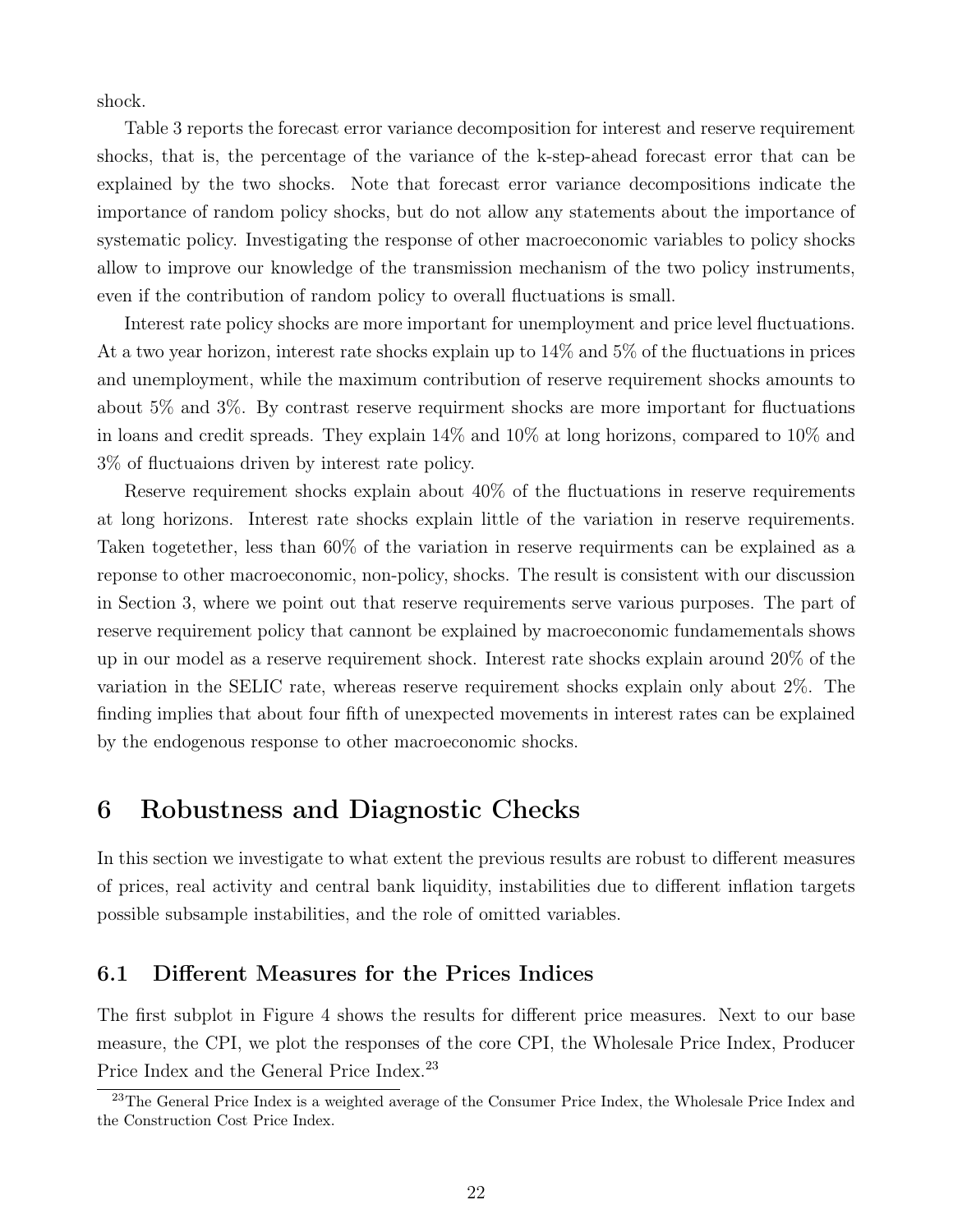| Horizon     | 4    | 12                 | 24   | 4               | 12   | 24   |
|-------------|------|--------------------|------|-----------------|------|------|
|             |      | <b>SELIC Shock</b> |      | <b>RR</b> Shock |      |      |
| <b>NEER</b> | 5.2  | 6.1                | 5.6  | 5.8             | 5.7  | 4.1  |
| Loans       | 8.2  | 7.9                | 9.4  | 11.9            | 13.2 | 13.8 |
| Res         | 9.7  | 10.1               | 11.0 | 26.7            | 24.6 | 23.2 |
| RR          | 1.8  | 2.1                | 1.6  | 42.3            | 39.3 | 37.7 |
| SELIC rate  | 19.7 | 17.3               | 14.8 | 2.2             | 1.7  | 0.6  |
| Spread      | 3.2  | 3.5                | 3.2  | 8.7             | 9.4  | 9.7  |
| CA          | 2.9  | 3.9                | 4.3  | 5.4             | 6.3  | 6.8  |
| <b>CPI</b>  | 7.2  | 9.8                | 13.7 | 4.1             | 5.0  | 5.2  |
| U           | 3.9  | 4.6                | 5.3  | 2.3             | 2.9  | 3.5  |

Table 3: Forecast Error Variance Decomposition

Notes: The numbers are in Percent. The numbers in smaller font size are standard errors. The variables are: nominal effective exchange rate (NEER), total aggregate credit (Loans), central bank reserves (CB Res), the SELIC rate, reserve requirements (RR), the interest rate spread between lending and deposit rates (Spread), the ratio of the Current Account (CA) to GDP, the Consumer Price Index CPI and finally the unemployment rate (U).

We focus in our discussion on prices since the results for the other variables are very similar to the baseline case. Each of the price measures shows a positive reaction as a response to the reserve requirement hike. The magnitude of the core CPI response is comparable to the one of the overall CPI. The responses of the other three price measures are stronger. The stronger reaction is in line with the intuition that intermediate goods are less sticky and have a higher exchange rate pass-through.

### 6.2 Different Measures for Real Activity

We substitute the unemployment rate by other measures of economic activity. Figure 4 shows the impulse response functions to a reserve requirement shock, when we use the General Industrial Production Index, the Industrial Production Index for the Manufacturing sector, and real GDP<sup>24</sup> as measure for economic activity.

For all three measures, we can again observe a contraction in overall economic activity. For the industrial production indices the fall is rather short-lived, but statistically significant. With the real GDP measure the fall is peristent and the impulse response function reaches its trough after about half a year. Results for the other variables are again similar to the baseline case for all three specifications (not shown).

<sup>&</sup>lt;sup>24</sup>Since there is no measure for real GDP on a monthly frequency available, we use nominal GDP in domestic currency units deflated by the CPI instead.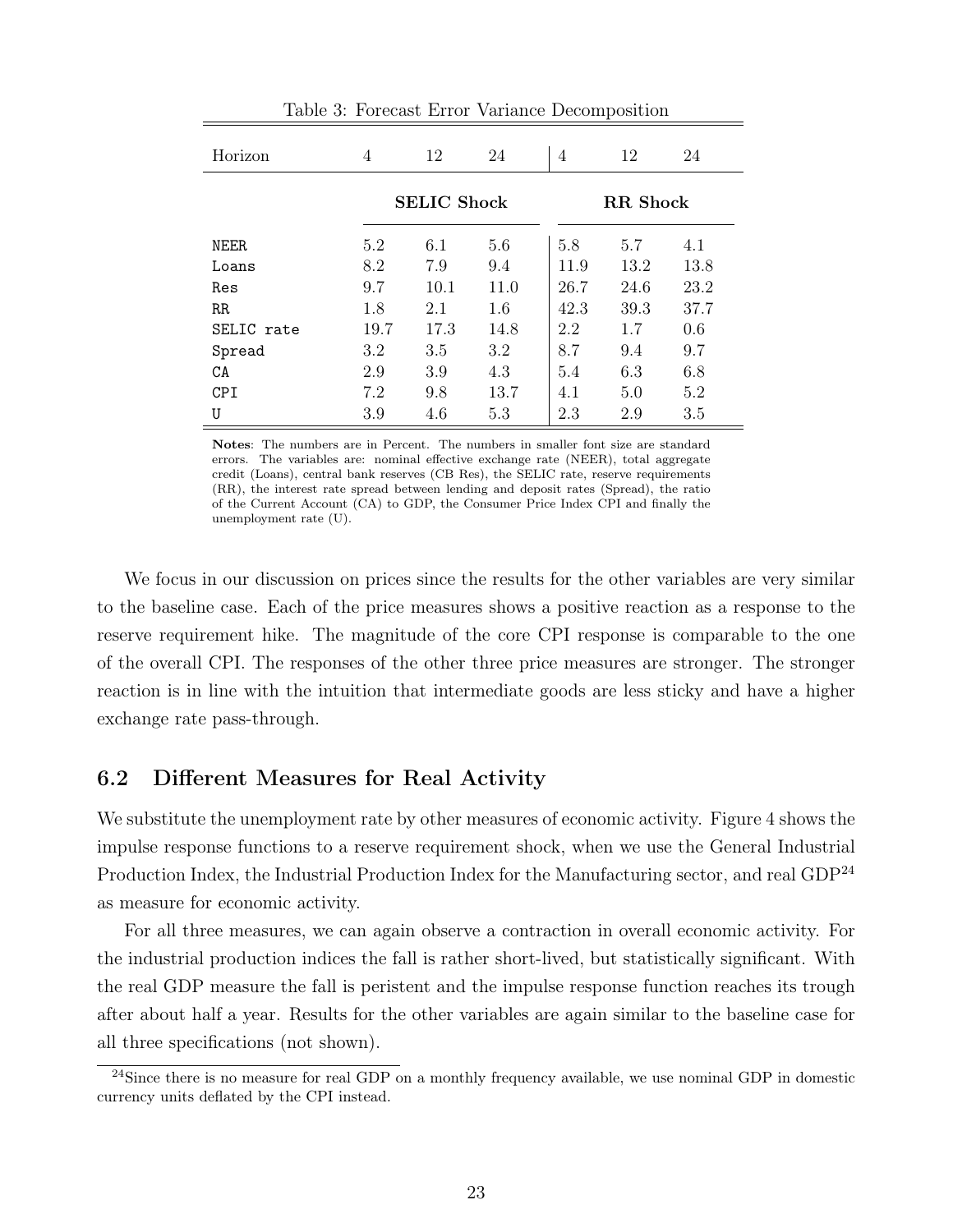

The figure reports the impulse response functions for different price indices and various measures for real activity to a surprise innovation in Reserve Requirements. The shock is identified by restricting central bank reserves and reserve requirements to be positive for one quarter. The impulse response functions are shown for a horizon of up to 48 months (4 years).



### 6.3 Different Measures for Central Bank Liquidity

We proceed by using alternative measures for central bank liquidity. The measure used for the results discussed in section 5 considers the sum of commercial banks' required reserve holdings. The measure is broader than the reserve money component of the monetary base since banks can hold a fraction of their reserve holdings in their own vaults or in remunerated accounts. We consider our baseline measure more appropriate, since it captures the total holdings of official liquidity. As alternative measures for central bank liquidity, we use the reserve money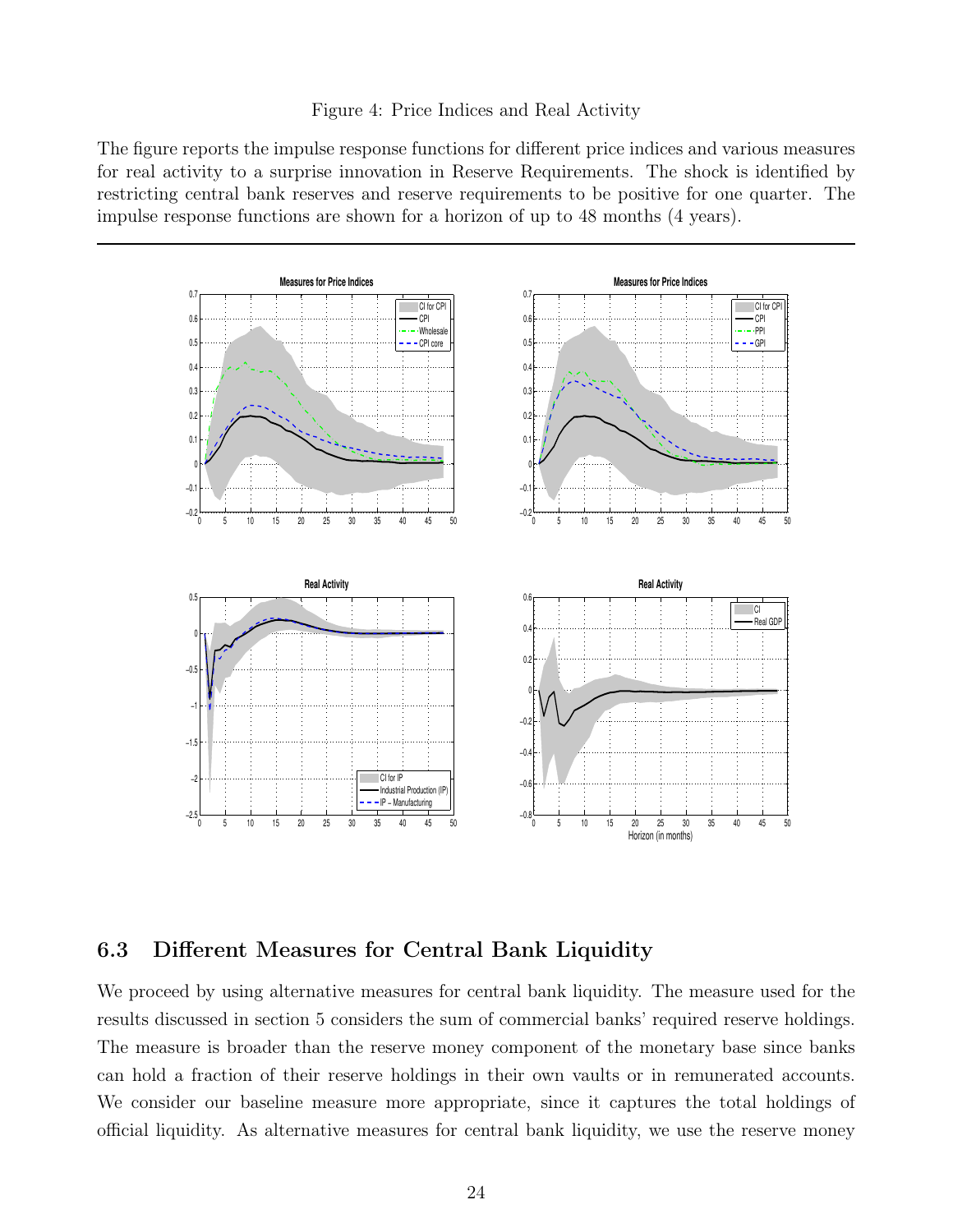component of the monetary base, the overall monetary base (including currency and notes), and the extended monetary base.<sup>25</sup>

Figure 5 shows that the overall results are not affected. Some variables, in particular the current account, the consumer price index, and the nominal effective exchange rate display a somewhat different path, but remain within the confidence bands of the baseline specification.

### 6.4 Changes in the Inflation Target

Brazil's inflation targeting policy is explicitly announced by means of a point inflation target and a range by the National Monetary Council. As Arestis et al. (2008) and Barbosa-Filho (2007) indicate, the inflation target as well as the range have been continuously adjusted in response to severe macroeconomic shocks. The inflation targeting regime started 1999 with a target value of 8% and a range of 6-10%. As of 2011, the target was at  $4.5\%$  with a range of 2.5-6.5%.

A change in the level target will change the intercept of the interest rate policy rule. In order to account for changes in the level of the inflation target, we add separate dummy variables for each change in the target rate to the BVAR model. None of the dummy variables' estimated coefficient is significantly different from zero at the 90% level. The impulse response functions to the two structural shocks also change little (not reported).

A change in the target or the range can also change the aggressiveness of the monetary authority in reacting to inflation, which in turn would affect the response of the economy to policy shocks. Such changes would be reflected in different slope coefficients in addition to different intercepts. The next section will check for sample instability and changes in the transmission mechanism.

### 6.5 Subsample Instability

The short period which is covered by our sample does not leave much room for a sophisticated analysis regarding sample instabilities. We proceed by splitting the sample in the middle, hence one period from 1999:7 to 2004:9 and another one from 2004:10 to 2010:12. Each subsample is now characterized by one recession episode as well as by a period of normal economic fluctuations.

The findings from section 5 do not change. For both subsamples the structural impulse response functions to the two monetary policy shocks follow those in Figure 2 and 3 closely. Due to the small sample size, the degree of uncertainty is larger, but most responses remain significant (see appendix).

<sup>&</sup>lt;sup>25</sup>The extended monetary base includes additionally mandatory cash deposits and custody positions in central bank and National Treasury securities. Brazilian authorities consider the extended monetary base more relevant than the narrow monetary base when assessing price stability, "as they more accurately reflect the capacity for substitution between money, narrowly defined, and other financial assets" (see http://www.bcb.gov.br/pec/sdds/ingl/ctasanal\_autmon\_i.htm)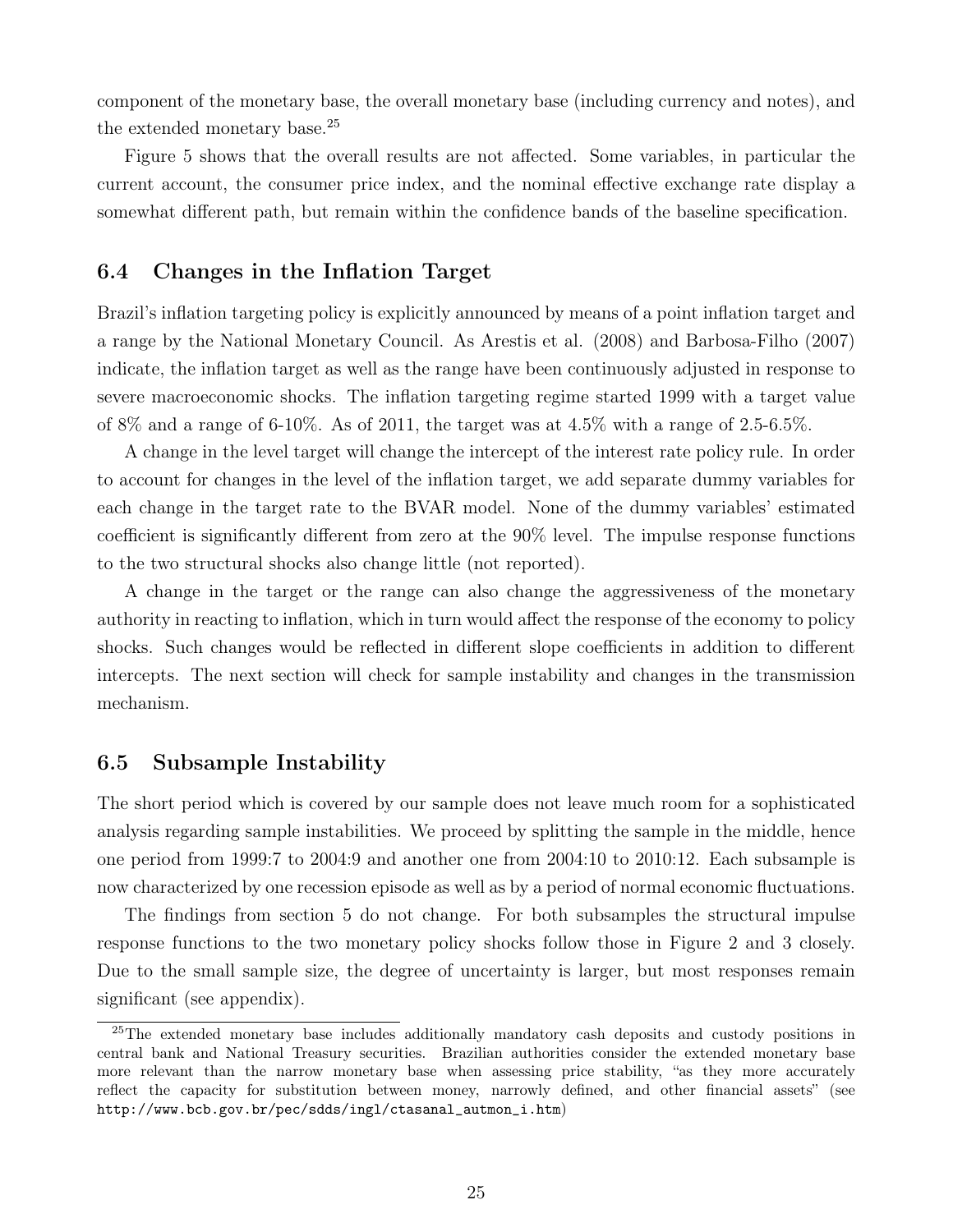#### Figure 5: Central Bank Reserves

The figure reports the impulse response functions to a surprise innovation in Reserve Requirements. The shock is identified by restricting central bank reserves and reserve requirements to be positive for one quarter as displayed graphically by the dark grey areas. The impulse response functions are shown for a horizon of up to 48 months (4 years) for various different measures of Central Bank Reserves.

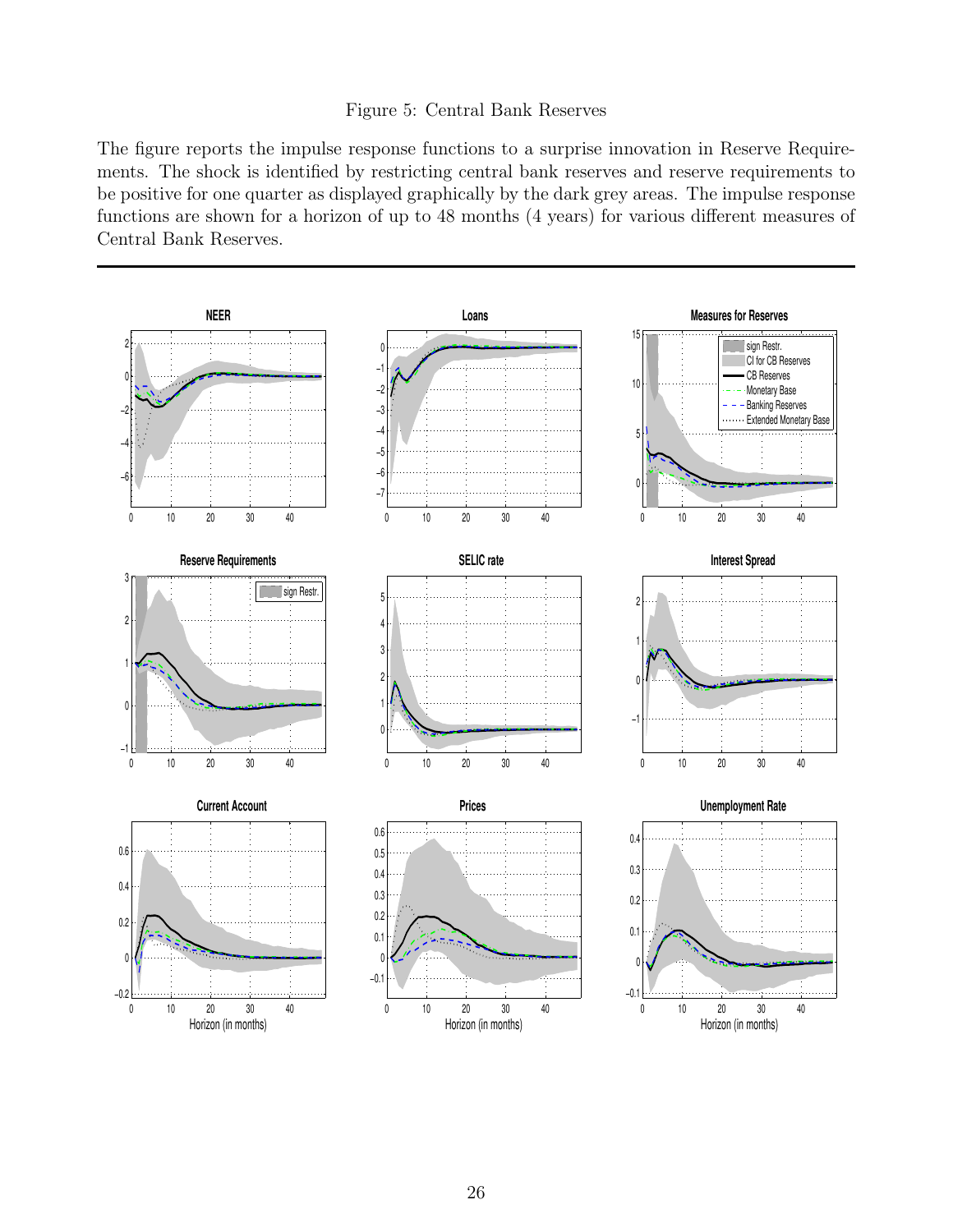### 6.6 Omitted Variables

Separate Ljung-Box tests on each residual time series cannot reject the null that they follow a white noise process. However, it is still possible that omitted variables matter for the results. To check whether the two identified monetary policy shocks are correlated with other variables we follow Canova et al. (2009) and compute correlations of the estimated structural disturbances with variables that a large class of general equilibrium models suggests as being jointly generated by various shocks.

Specifically, we compute correlations up to six leads and lags between the shocks and the growth rate of the Brazilian stock market index  $(BVSP)$ , the oil price<sup>26</sup>, the policy interest rates of the Bank of Japan, the ECB and the Bank of England.

The cross-correlations indicate that none of the omitted variables correlates significantly with the two structural shocks' disturbances.<sup>27</sup>

### 7 Conclusion

The aim of the present paper was to identify the macroeconomic consequences of changes in reserve requirements when the central bank additionally sets the interest rate. We take the example of Brazil, where we have both a homogeneous monetary policy framework and sufficient variation in reserve requirements. Based on a structural vector autoregressive model, we find that a discretionary increase in reserve requirements leads to a contraction in domestic credit. Moreover, the tightening leads to increases in unemployment, an exchange rate depreciation, a current account surplus, and increases in the price level. Regarding interest rate policy, our results are in line with standard economic theory. Positive interest rate surprises coincide with a contraction in credit, an exchange rate appreciation, increases in unemployment, and a decline in inflation. The results are therefore in line with arguments that ascribe interest rate policy an important role to control price fluctuations, but also with arguments that emphasize the dilemma monetary policy faces when dealing with capital inflows (IMF, 2007). Our results indicate that reserve requirements provide a potential way to curb credit growth without attracting net capital inflows and appreciating the exchange rate. It is, however, doubtful whether reserve requirements are an appropriate tool to achieve price stability under an interest rate policy framework. In that sense, reserve requirement policy can serve as a complement to interest rate policy for financial stability considerations, but cannot be its substitute with regards to a price stability objective. We have studied the effects of reserve requirement changes when the central bank simultaneously sets the interest rate through open market operations. We expect substantially different effects

<sup>&</sup>lt;sup>26</sup>We use the cyclical component of the oil price only for checking a possible correlation with the structural disturbances. For this we apply the Hodrick-Prescott filter on the logarithm of the oil price.

<sup>&</sup>lt;sup>27</sup>The statistical importance of the cross-correlations has been judged by means of the upper and lower limits of an asymptotic 95% confidence tunnel for the null hypothesis of no cross-correlation.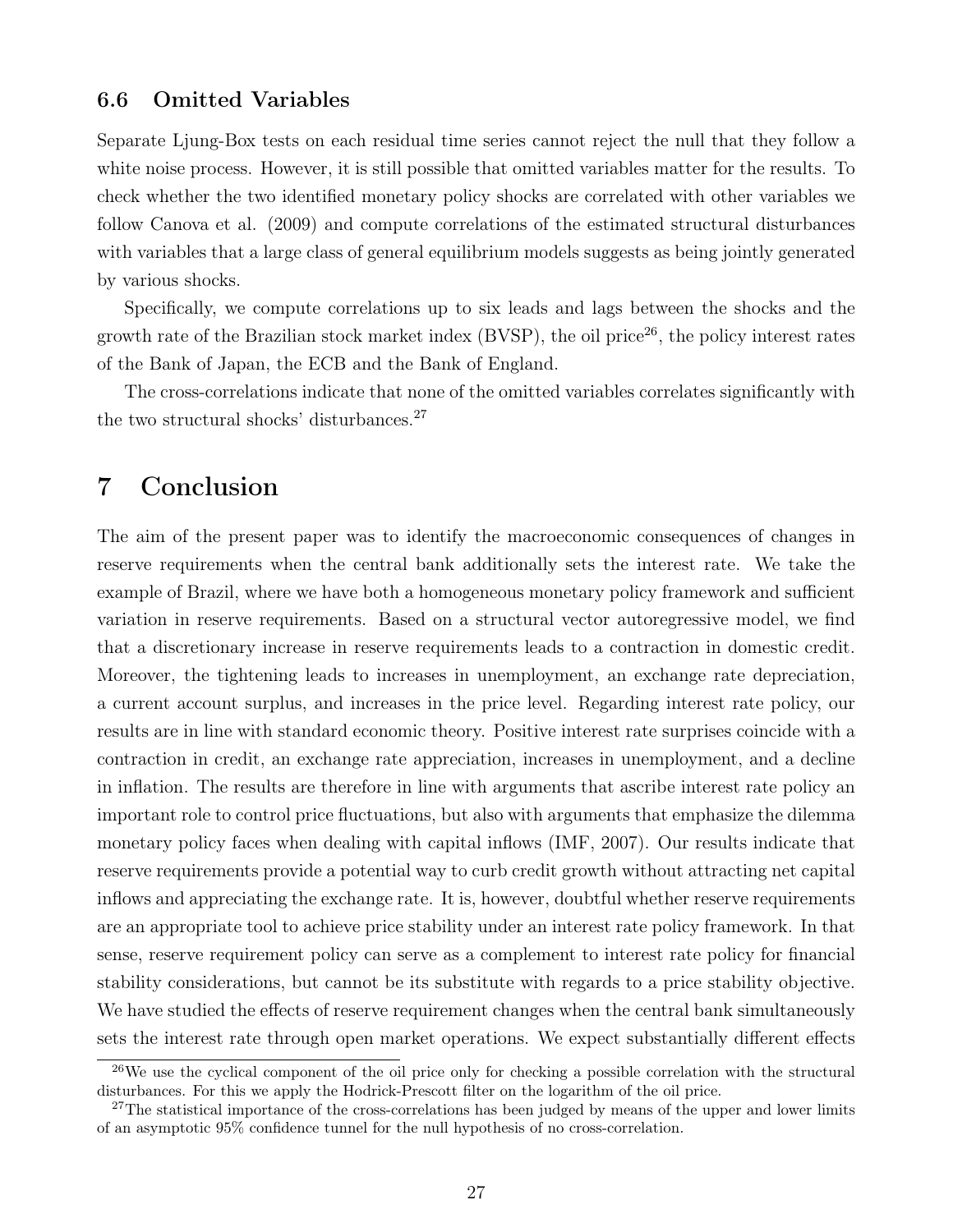under other central bank policy frameworks, for example, if reserve requirements are used to achieve a pre-specified money growth target. Our analysis has also focused on the short term effects of reserve requirement changes. The effect of higher reserve requirement levels on the costs of financial intermediation and long term growth prospects is another important aspect that policy makers need to consider.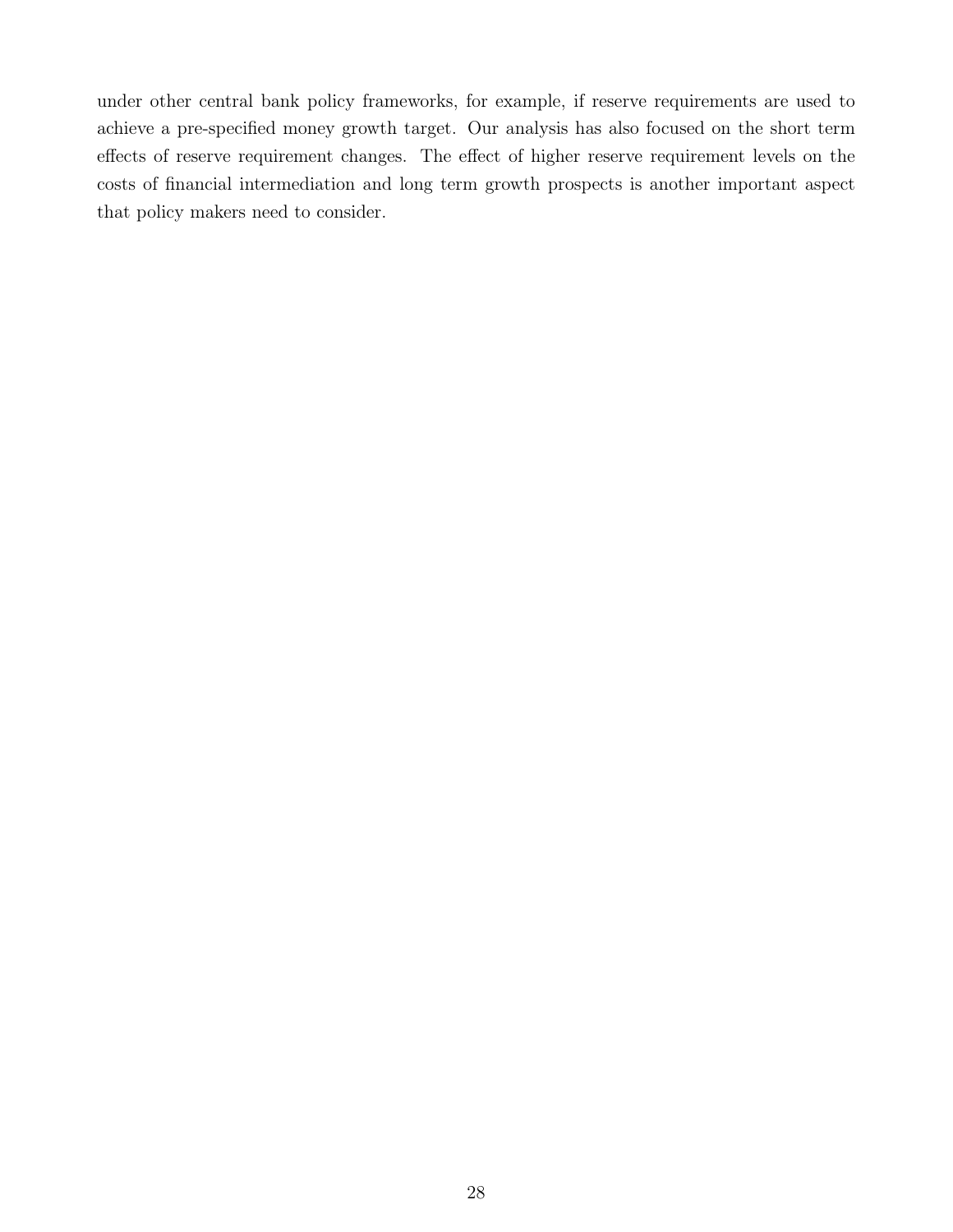### References

- [1] Arestis, P., L.F. de Paula and F. Ferrari-Filho (2001) "Inflation Targeting in Brazil", The Levy Economics Institute of Board College, Working Paper Series No. 544.
- [2] Baltensperger, E. (1982) "Reserve Requirements and Economic Stability", Journal of Money, Credit and Banking 14, 205-215.
- [3] BANCO CENTRAL DO BRASIL (2010) "Relatorio Anual 2010", Volume 46, Brasilia-DF, Brazil.
- [4] Banco Central do Brasil (2011) "Relatório de Inflação", Volume 13(2), Brasilia-DF, Brazil.
- [5] Banbura, M., D. Giannone and L. Reichlin (2010) "Large Bayesian VARs", Journal of Applied Econometrics, 25(1), 71-92.
- [6] Bank of International Settlement (BIS) (1998) "Monetary Operating Procedures in Brazil", BIS Policy Papers.
- [7] Barbosa-Filho, N. (2007) "Inflation Targeting in Brazil: 1999-2006", available at: http://www.networkings.org/feathm/oct2007/pdf/Barbosa.pdf.
- [8] Başçi, E. (2010), "Central Banks and Financial Stability", Presentation at ECB High-Level Policy Workshop on Macroprudential Policy, Frankfurt.
- [9] Baumeister, C. and L. Benati (2010) "Unconventional monetary policy and the great recession - Estimating the impact of a compression in the yield spread at the zero lower bound", European Central Bank, Working Paper Series No. 1258.
- [10] Bernanke, B. and A. Blinder (1989) "Credit, Money and Aggregate Demand", American Economic Review 78(2), 435-439.
- [11] Bernanke, B. and I. Mihov (1997) "What Does the Bundesbank Target?", European Economic Review 41(6), 1025-1053.
- [12] Betancourt, Y. R. and H. Vargas Herrera (2008) "Encajes bancarios y la Estrategia de Inflacion objetivo", Borradores de Economía No. 533, Banco de la República Colombia.
- [13] Blanchard, O. (2005) "Fiscal dominance and inflation targeting. Lessons from Brazil", in Inflation Targeting, Debt, and the Brazilian Experience, 1999 to 2003, Francesco Giavazzi, Ilan Goldfajn, and Santiago Herrera eds., MIT Press, 49-84.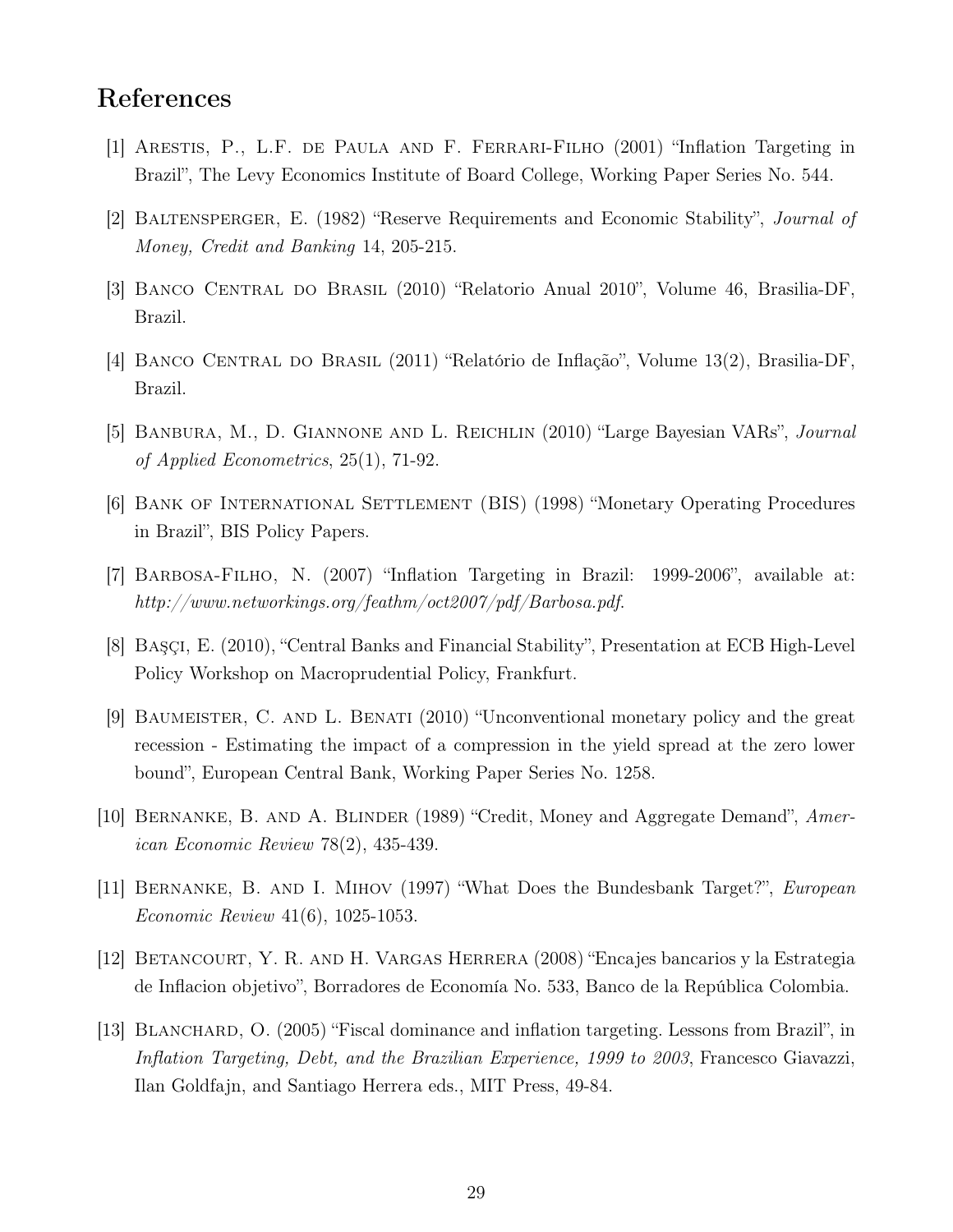- [14] Bogdanski, J., P. Springer de Freitas, I. Goldfajn and A.A. Tombini (2001) "Inflation Targeting in Brazil: Shocks, Backward-Looking Prices and IMF Conditionality", Banco Central do Brasil, Working Paper Series No. 24.
- [15] Calvo, G., L. Leiderman, C. Reinhart (1994) "The Capital Inflows Problem: Concepts and Issues", Contemporary Economic Policy, 54-66.
- [16] Calvo, G. and C. Reinhart (2002) "Fear of Floating", Quarterly Journal of Economics, 107(2), 379-408.
- [17] Canova, F. and G. de Nicoló (2003) "On the Sources of Business Cycles in the G-7", Journal of International Economics 59(1), 77-100.
- [18] Canova, F., D. López-Salido and C. Michelacci (2009) "The Effects of Technology Shocks on Hours and Output: A Robustness Analysis", Journal of Applied Econometrics, 25(5), 755-773.
- [19] CARDOSO, E. (2004) "Seignorage, Reserve Requirements and Bank Spreads in Brazil", available at: http://citeseerx.ist.psu.edu/viewdoc/download?doi=10.1.1.13.1100&rep=rep1&type=pdf
- [20] CARVALHO, F. A. AND C. AZEVEDO (2008) "The Incidence of Reserve Requirements in Brazil: Do Bank Stockholders Share the Burden?", Banco Central do Brasil, Working Paper No. 160.
- [21] Catão, L. and A. Pagan (2010) "The Credit Channel and Monetary Transmission in Brazil and Chile: A Structural VAR Approach", Central Bank of Chile, Working Papers No. 579.
- [22] Cerda, R. and F. Larrain (2005) "Inversion Privada e Impuestos Corporativos: Evidencia para Chile", Banco Central de Chile, Working Paper No. 297.
- [23] Christiano, L.J., M. Eichenbaum and C.L. Evans (1999) "Monetary policy shocks: What have we learned and to what end?", in J. B. Taylor and M. Woodford (ed.), *Handbook* of Macroeconomics, edition 1, volume 1, chapter 2, pages 65-148.
- [24] Cifuentes, S.R. (2001) "Encaje a los Depositos: Argumentos teoreticos e Impacto en la Politica de Liquidez de los Bancos", Economica Chilena 4, 97-101.
- [25] Dornbusch, R. (1976) "Expectations and Exchange Rate Dynamics", Journal of Political Economy 84(6), 1161-1176.
- [26] Edwards, S. and C. Vegh (1997) "Banks and macroeconomic Disturbances under predetermined Exchange Rates", Journal of Monetary Economics 40, 239-278.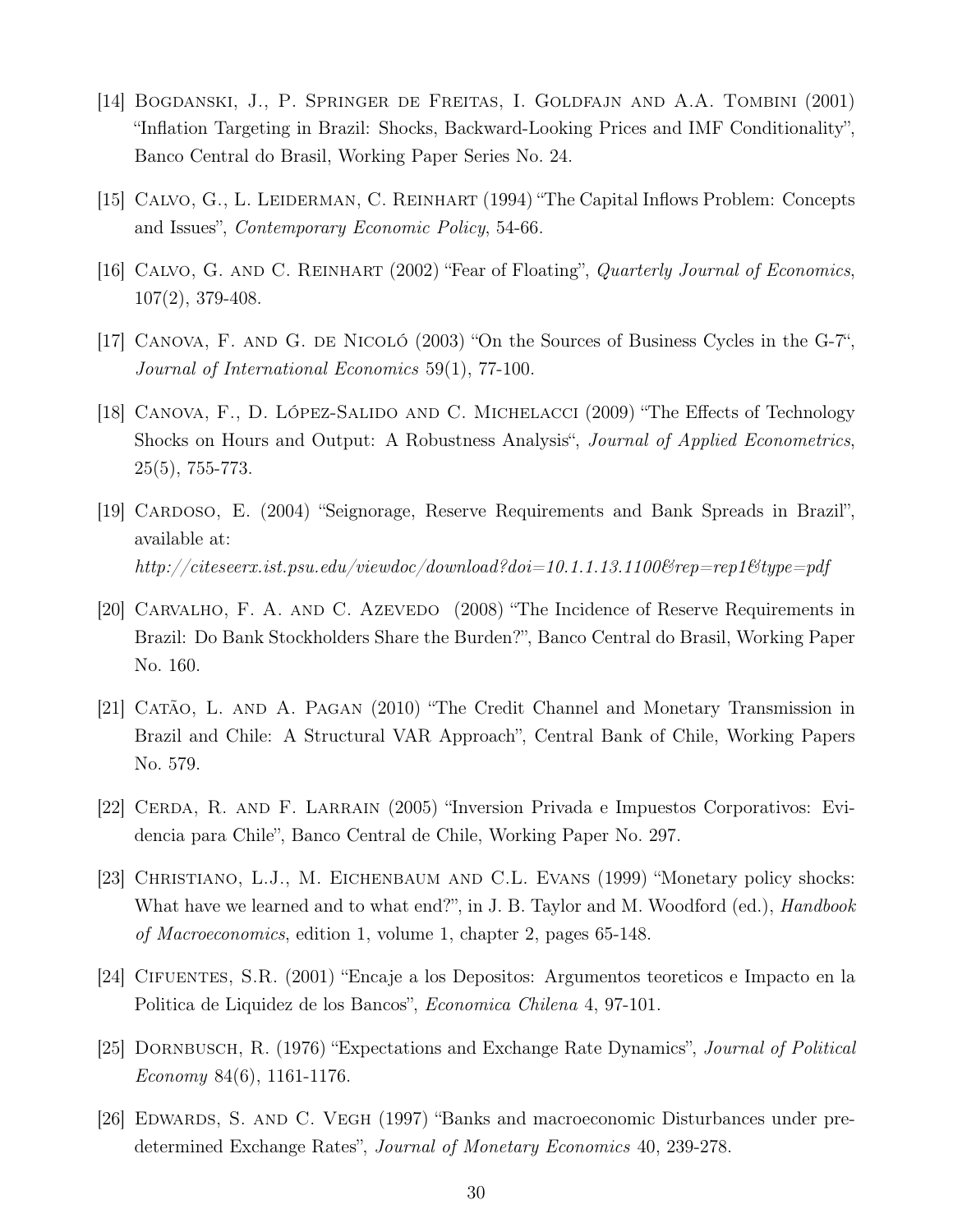- [27] Fernandes, E. (1992) "Instrumentos de Execução de Política Monetária no Brasil", in Seminário de Pesquisa, Fundação Getúlio Vargas, Rio de Janeiro.
- [28] Financial Times (2011) "China steps up fight against inflation", January 14.
- [29] GELOS, G. R. (2009) "Banking Spreads in Latin America", *Economic Inquiry* 47(4), 796-814.
- [30] Giannone, D., M. Lenza, H. Pill and L. Reichlin (2010) "Non Standard Monetary Policy Measures", Universite Libre de Bruxelles (ECARES), Working Papers.
- [31] GOODFRIEND, M. AND M. HARGRAVES (1983) "A historical assessment of the rationales and functions of reserve requirements", Economic Review, Federal Reserve Bank of Richmond, issue March, pages 3-21.
- [32] Glocker, C. and P. Towbin (2012) "Reserve Requirements for Price and Financial Stability - When are they effective?", International Journal of Central Banking, 8, 65-114.
- [33] Grosz, F., P. Souto and S. de Yeregui (2008) "Requisitos de Liquidez y Financiamiento Bancario", Centro para la Estabilidad Financiera (CEF), Documento de Trabajo No. 23.
- [34] Horrigan, B. (1988) "Are Reserve Requirements relevant for Economic Stabilization?", Journal of Monetary Economics, 21, 97-235.
- [35] INTERNATIONAL MONETARY FUND (2007), "Managing Large Capital Inflows", Chapter 3, Washington.
- [36] IRELAND, P. (2011), "The Macroeconomic Effects of Interest on Reserves", No. 772, Boston College Working Papers in Economics.
- [37] Jornal do Commércio do Rio de Janeiro (2009) "Compulsório ajudou Brasil a atravessar crise", 26th of August.
- [38] Kamal, M. (2010) "Inflation Targeting in Brazil, Chile and South Africa: An Empirical Investigation of Their Monetary Policy Framework", William Davidson Institute, Working Paper No. 100 4.
- [39] KASHYAP, A. AND J. STEIN (2000) "What Do a Million Observations on Banks Say about the Transmission of Monetary Policy?", American Economic Review, 90(3), 407-428.
- [40] Kashyap, A. and J. Stein (2011) "Optimal Conduct of Monetary Policy with Interest on Reserves", American Economic Journal: Macroeconomics, 4(1), 266-82.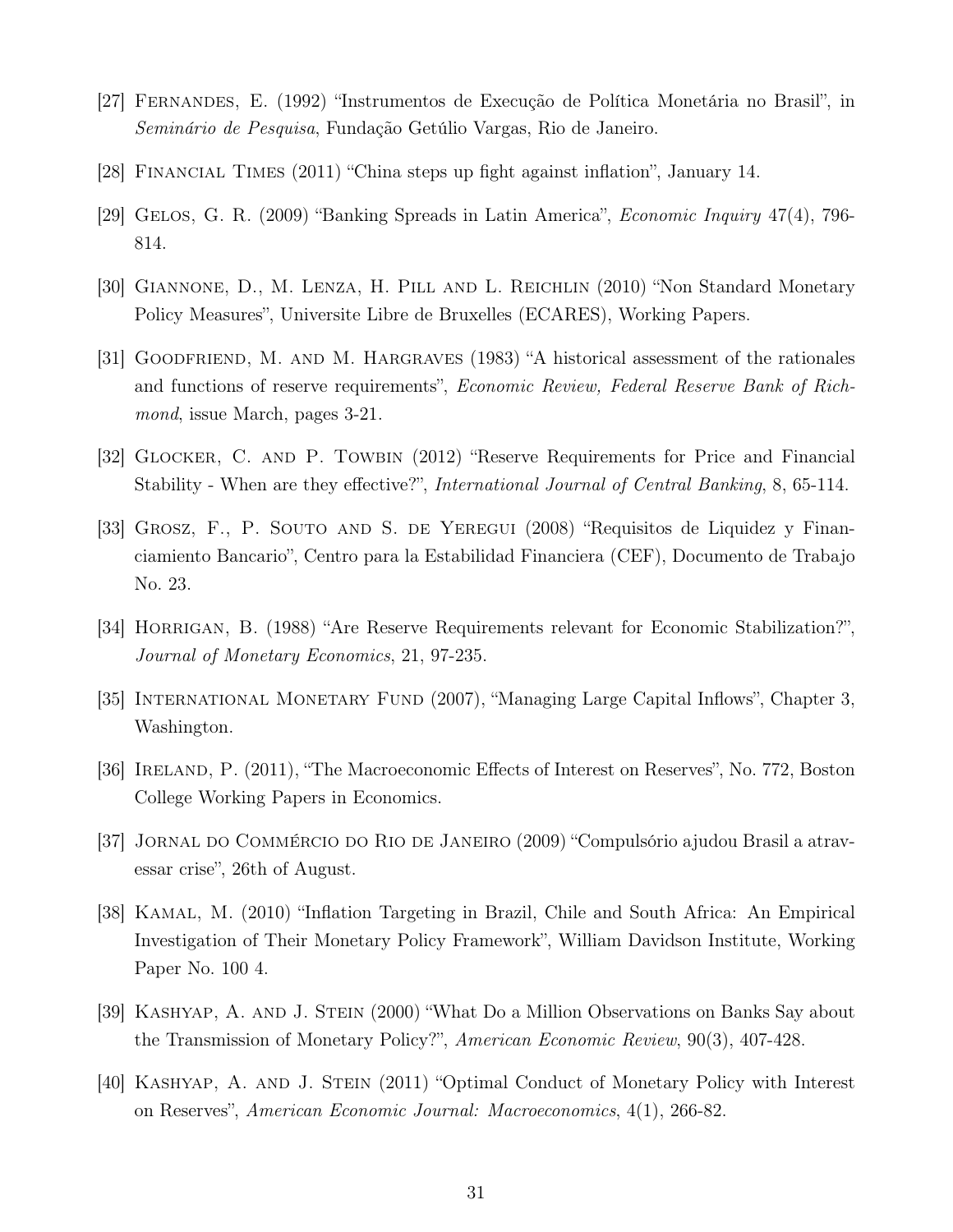- [41] le Fort, G. (1998) "La Politica Monetaria, el Tipo de Cambio Real y el Encaje al Influjo de Capitales: Un Modelo analitico Simple", Banco Central de Chile, Working Paper No. 36.
- [42] Lim, C., F. Columba, A. Costa, P. Kongsamut, A. Otani, M. Saiyid, T. Wezel and X. Wu (2011) "Macroprudential Policy: What Instruments and How to Use Them?", IMF Working Paper No. 11/238.
- [43] Lima, E., A. Maka and M. Mendonça (2007) "Monetary Policy Regimes in Brazil", Instituto de Pesquisa Econômica Aplicada (IPEA), Discussion Papers No. 1285.
- [44] Loungani, P. and Rush, M. (1995) "The Effect of Changes in Reserve Requirements on Investment and GNP", Journal of Money, Credit and Banking, 27(2), 511-26.
- [45] Luporini, V. (2008) "The Monetary Transmission Mechanism in Brazil: Evidence from a VAR Analysis", Estudos Econômicos (São Paulo), 38(1), 7-30.
- [46] Mallick, S.K. and R.M. Sousa (2011) "Inflationary pressures and monetary policy: Evidence from BRICS economies", available at: www.qass.org.uk/2011-May\_Brunel-conference/Mallick.pdf.
- [47] Montoro, C. and R. Moreno (2011) "Los requerimientos de encaje como instrumento de política en América Latina", Informe Trimestral del BPI, March.
- [48] Motoki, F.Y. and B. Funchal (2009) "Bank Loans Availability and Capital Structure: A Study of the Effetcs of Credit Contraction in the Brazilian Market", available at: www.anpcont.com.br/site/docs/congressoIV/04/MFC284.pdf
- [49] Nakane, M. and S. Koyama (2001a) "Os Determinates do Spread Bancário no Brasil", Juros e Spread Bancário no Brasil, Banco Central do Brasil.
- [50] Nakane, M. and S. Koyama (2001b) "O Spread Bancário Segundo Fatores de Persistência e Conjuntura", Juros e Spread Bancário no Brasil, Banco Central do Brasil.
- [51] OECD (2009) "OECD Economic Surveys: Brazil", Volume 2009/14, OECD, Paris.
- [52] Reinhart, C. and V. Reinhart (1999) "On the use of Reserve Requirements in dealing with Capital Flow Problems", *International Journal of Finance and Economics* 4(1), 27-54.
- [53] Robitaille, P. (2011) "Liquidity and Reserve Requirements in Brazil", Federal Reserve System, International Finance Discussion Paper No. 1021.
- [54] Rubio-Ramirez, J.F., D. Waggoner and T. Zha (1985) "Structural vector autoregressions: Theory of Identification and Algorithms for Inference", Review of Economic Studies 77(2), 665-696.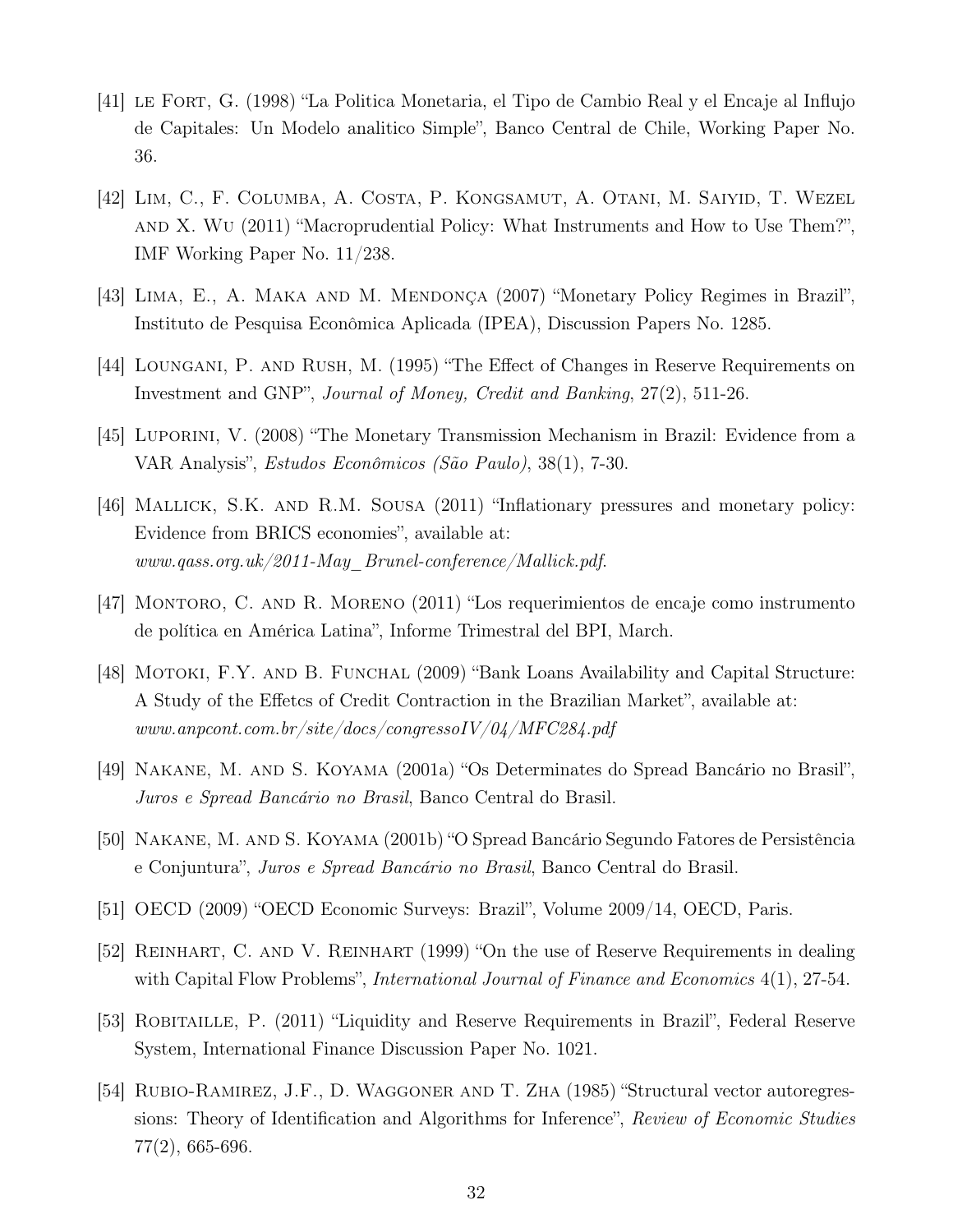- [55] Saade, A. and D. Pérez (2009), "Cambios en los incentivos de los bancos como consecuencia de modificaciones en los esquemas de encaje", Reporte de Estabilidad Financiera, Banco de la República Colombia, September.
- [56] Siegel, J. (1981), "Bank Reserves and Financial Stability", Journal of Finance 36, 1073- 1084.
- [57] Sims, C. A. 1992 "Interpreting the macroeconomic time series facts : The effects of monetary policy", European Economic Review, 36(5), 975-1000.
- [58] de Souza Rodrigues, E. A. and T. Takeda (2004) "Reserve Requirements and Bank Interest Rate Distribution in Brazil", available at: www.cemla.org/red/papers/redxbr-souza.pdfSimilar.
- [59] Souza Sobrinho, N. (2010) "Macroeconomics of bank interest spreads: Evidence from Brazil", Annals of Finance 6(1), 1-32.
- [60] Takeda, T., F. Rocha and M. Nakane (2003) "The Reaction of Bank Lending to Monetary Policy in Brazil", Associção Nacional dos Centros de Pósgraduação em Economia (ANPEC) in its series Anais do XXXI Encontro Nacional de Economia Working Paper No. b30.
- [61] Terrier, G., R. Valés, C. Tovar, J. Chan-Lau, C. Fernández-Valdovinos, M. García-Escribano, C. Medeiros, M. Tang, M. Martin and C. Walker (2011) "Policy Instruments to Lean against the Wind in Latin America", IMF Working Paper No. 11/159.
- [62] UHLIG, H. (1994) "What Macroeconomists Should Know about Unit Roots: A Bayesian Perspective", Econometric Theory, 10(3-4), 645-671.
- [63] Uhlig, H. (2005) "What are the effects of monetary policy on output? Results from an agnostic identification procedure", Journal of Monetary Economics, 52(2), 381-419.
- [64] Vargas Herrara, H., C. Varela, Y. R. Betancourt and N. Rodriguez (2010) "Effects of Reserve Requirements in an Inflation Targeting Regime: The Case of Colombia", Banco de la Republica Colombia Working Paper No. 587.
- [65] Zonenschain, C. N. (1997) "The Capital Structure of Brazilian Companies", Banco Nacional do Desenvolvimento (BNDES), Working Paper.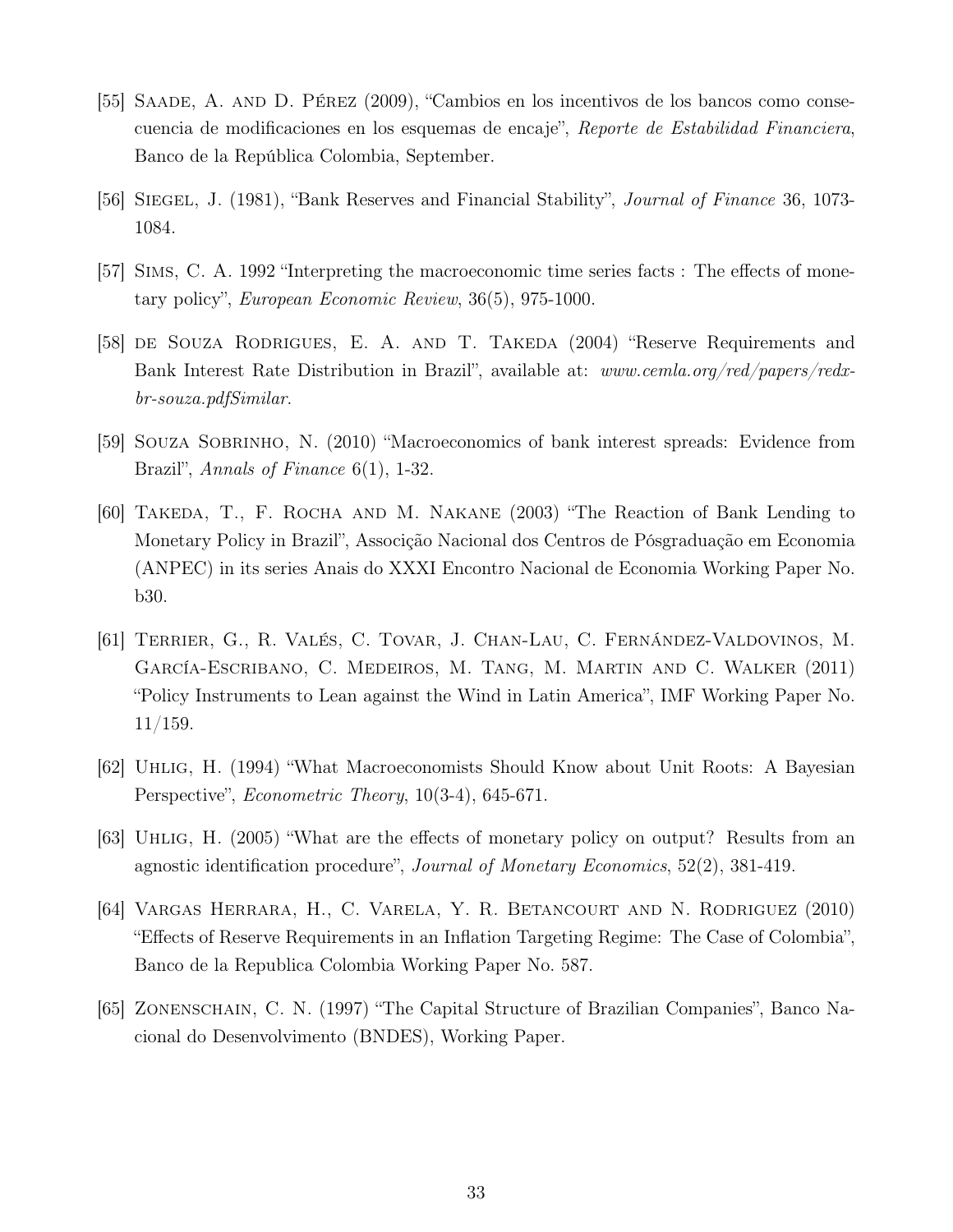### A Data

The data being used are monthly Brazilian data over the period 1999M7:2010M12. The series were taken from the OECD database, from the IFS (International Financial Statistics) database, from the World Bank (WB), from the Fundação Getulio Vargas (FGV) and from the Banco Central do Brasil (BCdB) under the following www-link: https://www3.bcb.gov.br/  $sgspub/localizerserieslocalizarSeries.do? method = prepararTelalocalizarSeries. Ta$ ble 4 specifies the details.

|                |                          | Description                                            | Source     | Coding            |
|----------------|--------------------------|--------------------------------------------------------|------------|-------------------|
| $\mathbf{1}$   | <b>CPI</b>               | National Consumer Price Index                          | <b>IFS</b> | 223"64"M          |
| $\overline{2}$ | $i_L$                    | Lending Rate                                           | <b>IFS</b> | 223"60P"M         |
| 3              | <b>NEER</b>              | Nominal Effective Exchange Rate                        | <b>IFS</b> | 223"__NEC         |
| $\overline{4}$ | <b>SELIC</b>             | BRA Federal funds rate                                 | BCdB       | <b>SELIC</b>      |
| 5              | $i_D$                    | Saving Deposits Rate                                   | IFS.       | 223"60K"M         |
| 6              | U                        | Unemployment rate: survey-based (all per-              | OECD       | <b>BRA</b> "UNRTS |
|                |                          | sons) (SA)                                             |            |                   |
| 7              | ${\rm FFR}$              | USA Federal funds rate                                 | OECD       | USA"IRSTF         |
| 8              | <b>SRR</b>               | Statutory Reserve Requirements and addi-               | BCdB       |                   |
|                |                          | tional Requirements ( <i>exigibilidade adicional</i> ) |            |                   |
|                |                          | on Sight, Time and Saving Deposits                     |            |                   |
| 9              | <b>RMP</b>               | World Raw Materials Price Index                        | WB         | RMPIdx            |
| 10             | RR                       | Financial institutions reserve requirements -          | BCdB       | 17633             |
|                |                          | Total balance                                          |            |                   |
| 11             | D                        | Saving Deposits, Time Deposits, Sight De-              | BCdB       |                   |
|                |                          | posits, Value, EoP                                     |            |                   |
| 12             | L                        | Domestic Credit                                        | <b>IFS</b> | 223"32"M          |
| 13             | MB                       | Monetary Base (EoP)                                    | BCdB       | 1788              |
| 14             | BR                       | Banking Reserves (EoP)                                 | BCdB       | 1787              |
| 15             | <b>EMB</b>               | Extended Monetary Base (EoP)                           | BCdB       | 1833              |
| 16             | PPI                      | Producer Price Index                                   | <b>FGV</b> | 200053            |
| 17             | WhPI                     | Wholesale Price Index (IPA)                            | BCdB       | 225               |
| 18             | $\operatorname{CPIcore}$ | Consumer Price Index core (IPCA - core) -              | BCdB       | 4467              |
|                |                          | Exclusion measure of core                              |            |                   |
| 19             | <b>GPI</b>               | General Price Index Domestic Supply (IGP-              | <b>FGV</b> | 209433            |
|                |                          | 10: Índice Geral de Preços - 10)                       |            |                   |
| 20             | <b>GDP</b>               | Gross Domestic Product (GDP) - monthly,                | BCdB       | 4380              |
|                |                          | current prices                                         |            |                   |
| 21             | GDP\$                    | Gross Domestic Product (GDP) - monthly, in             | BCdB       | 4385              |
|                |                          | <b>US Dollars</b>                                      |            |                   |
| 22             | IP                       | General Industrial Production Index                    | BCdB       | 11064             |
| 23             | $\text{IPM}{}$           | Industrial Production Index - Manufacturing            | BCdB       | 11066             |

Table 4: Data: Definitions and Sources

Notes: SA refers to Seasonally Adjusted and EoP to End of Period.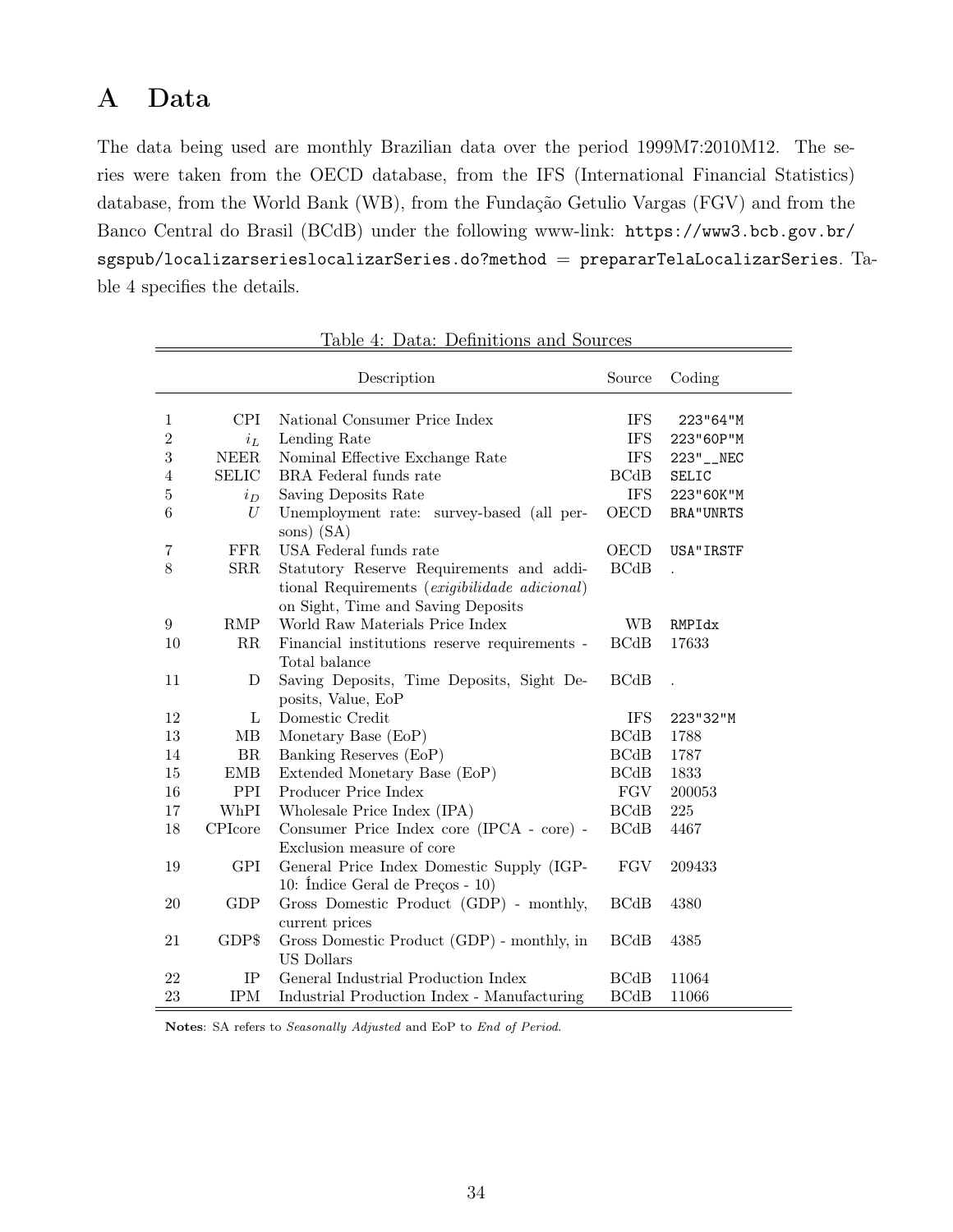## B Additional Figures

Figure 6: Reserve Requirement Shock

The figure reports the impulse response functions to a surprise innovation in reserve requirements based on the subsample which ranges from 1999:7 to 2004:9.

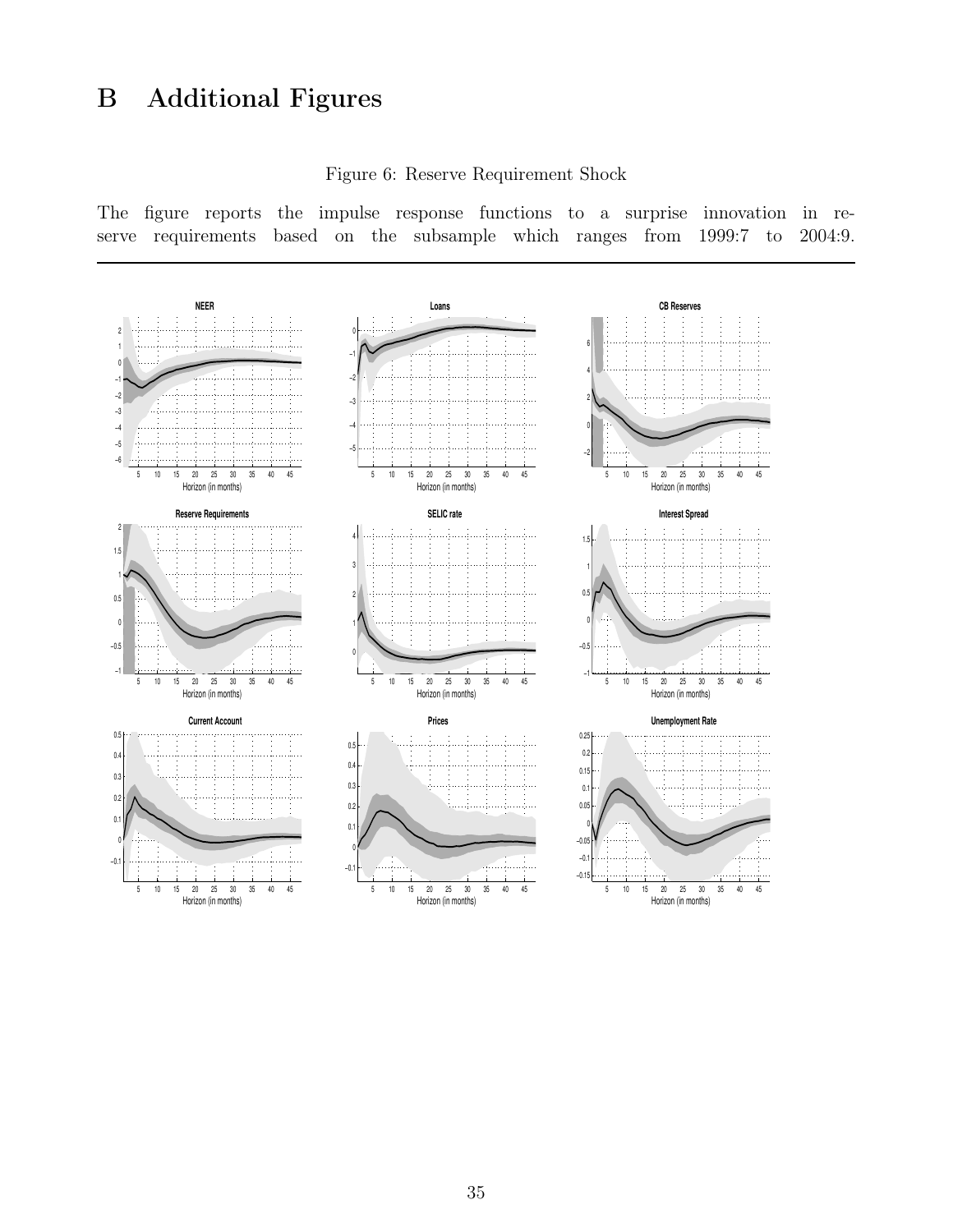

The figure reports the impulse response functions to a surprise innovation in reserve requirements based on the subsample which ranges from 2004:10 to 2010:12.